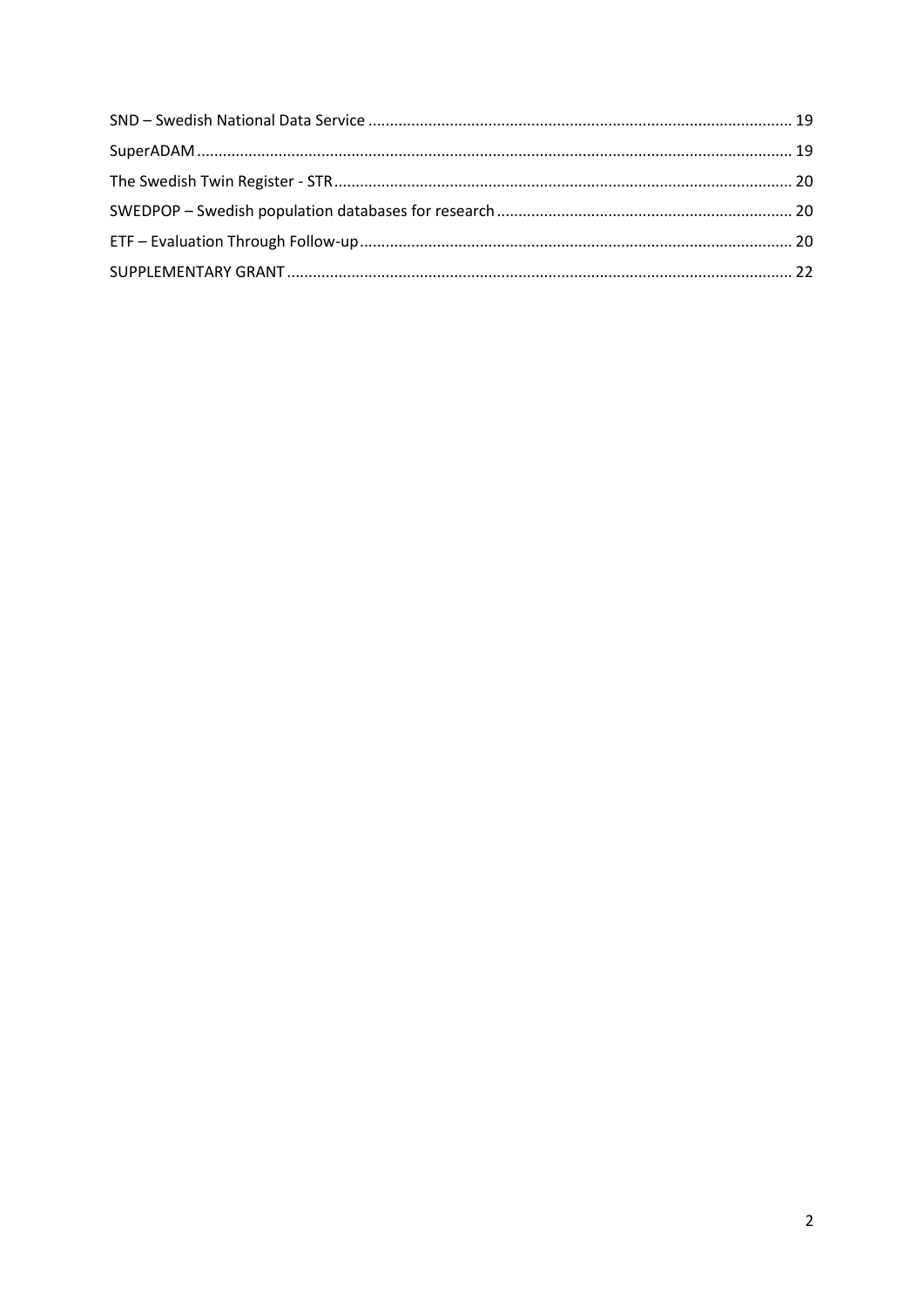# <span id="page-2-0"></span>AREA DESCRIPTION: BY THE SWEDISH RESEARCH COUNCIL PRIORITIZED RESEARCH INFRASTRCTURES ELIGIBLE TO APPLY IN THE 2021 CALL

This section contains descriptions of a number of areas in which there are research infrastructure needs that are considered to be of great national interest. The areas below are infrastructure needs that are considered to be of national interest and developed enough to be implemented in the near future which makes them eligible to apply in the 2021 call.

# <span id="page-2-1"></span>New areas eligible to apply in the 2021 call

## <span id="page-2-2"></span>ACTRIS

Aerosols, Clouds and Trace Gases Research Infrastructure (ACTRIS) is a pan-European distributed research infrastructure that coordinates operations where aerosols, clouds and trace gases are observed and studied. ACTRIS Sverige is the Swedish node.

### Description of the area

The Earth's climate and human health are affected by aerosols, clouds and trace gases in the atmosphere. To understand the connections between human impact and natural processes in the atmosphere and biosphere, long-term quality-controlled and standardised measurements are needed of aerosols, clouds and trace gases. The issues addressed – such as air pollution and the greenhouse effect – are global, and observations therefore have to be made across borders and in different climate zones.

The data generated within ACTRIS are used in research fields such as climate research, environmental research, atmosphere research, ecology, hydrology, limnology and forestry research. Reliable air quality data are also important for environmental monitoring and for decision-making. Through coordinated collection and open access to observation data, ACTRIS can contribute to increased understanding of processes and better parameters for climate and air quality models, which in turn contribute to solutions to societal challenges and sustainability goals.

### Development/need

The European research infrastructure ACTRIS has been included on the ESFRI roadmap since 2016. ACTRIS is currently in an implementation phase, with the goal of forming an ERIC in 2021 and being fully operational in 2025. ACTRIS' European organisation safeguards the collection of calibrated, standardised and quality-controlled observation data at the different national nodes, and is responsible for making these data accessible.

A well-established national infrastructure as the Swedish node is a precondition for Swedish membership of ACTRIS-ERIC. Membership also means that the Swedish node has access to services and support from the international organisation.

ACTRIS is an important complement to related research infrastructures, such as ICOS, which measures greenhouse gas flows, and the field station infrastructure SITES. Continued co-location and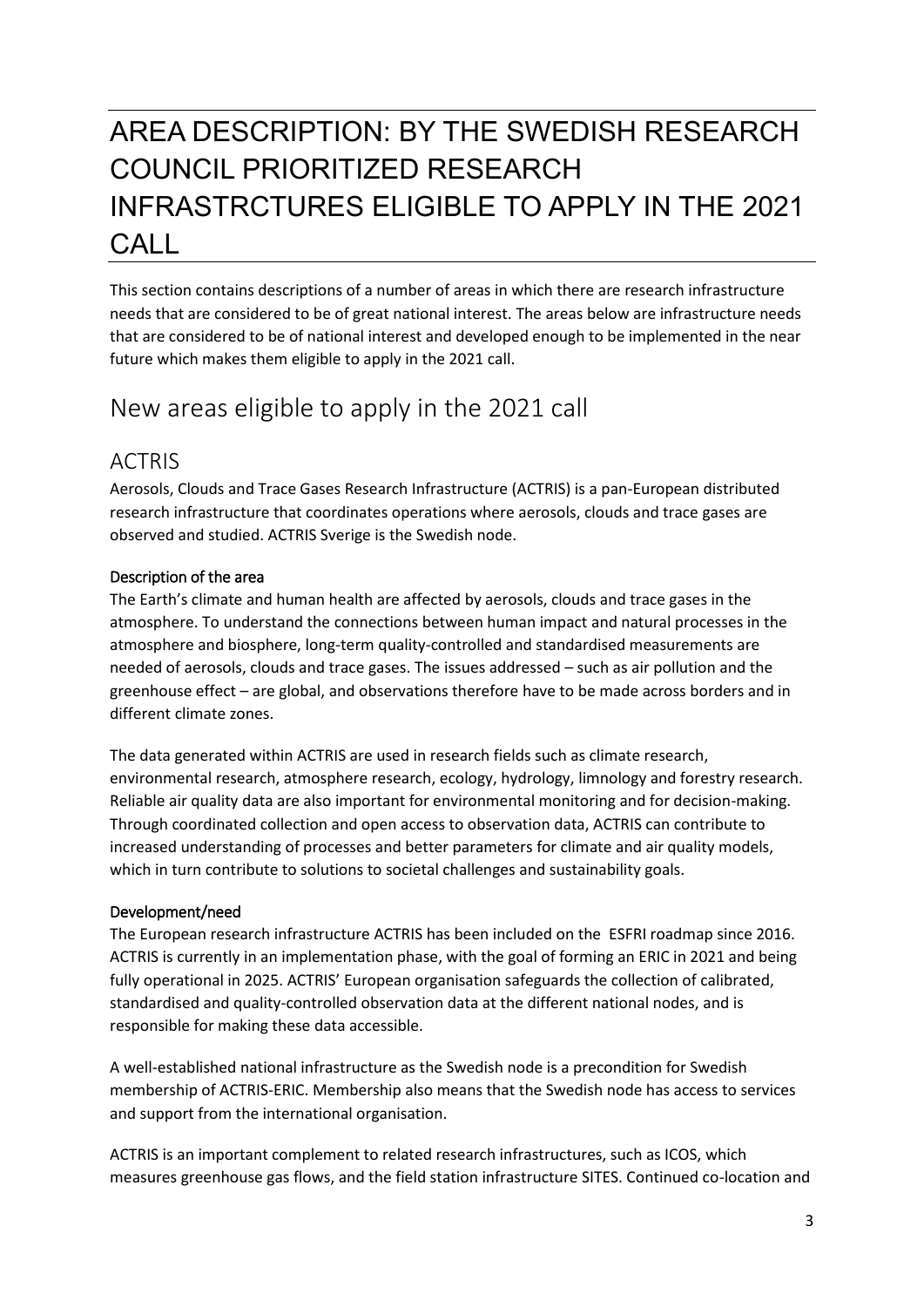coordination with these are desirable, and is expected to lead to integrated measurements and thus to better understanding of links between the biosphere and atmosphere, including effects on climate caused by aerosols. Clear added values from co-location and coordination are expected, not just scientifically but also logistically.

#### Use of the infrastructure

ACTRIS' data are openly accessible to all via the ACTRIS Data Portal. Physical access to, among others, laboratories and mobile equipment is allocated following an application procedure and according to scientific excellence.

## <span id="page-3-0"></span>Infrastructure for digital humanities

Digital humanities refers to, among others, digitisation, storage and computation, and to various digital methods for investigating scientific questions in the area. Currently, there exists a consortium of laboratories and databases with the potential to develop a national infrastructure.

### Description of the area

Much of humanities research is becoming ever more quantitative, multidisciplinary and methodologically advanced. In conjunction with this, it generates and uses data in ever increasing amounts and complexity, which requires technology, computational resources and adapted analysis methods. An integrated infrastructure for digital humanities would give researchers access to (a) advanced research techniques, such as measurement of eye movements (eye tracking), 3D scanning, and EEG, (b) computational resources and tools for visualisation, text analysis, and linguistics technology, and (c) expertise in data management and storage. Such an infrastructure should also function as a link between humanities and other research fields, and also between research and other socially relevant sectors, such as industry, education and cultural heritage institutions.

### Development/need

The need consists of establishing an integrated infrastructure of national relevance for digital humanities, with the potential to cover all stages up to advanced analysis of cultural heritage data, via joint databases and digital technology that makes accessible and promotes both the use and the interpretation of data. To promote Swedish research within humanities and artistic research in particular, the establishment and coordination of an infrastructure is necessary, plus possibly increased internationalisation via the European infrastructure for artistic and humanities research, DARIAH-ERIC. At present, the resources are lacking coordination, and an integrated infrastructure for the rapidly growing field of digital humanities is of central scientific importance for Swedish humanities.

Researchers within art and the humanities are increasingly basing their work on digital content (such as artefacts in various cultural heritage collections, databases, data from social media, etc.) and associated services, tools and research methods. A challenge for researchers in Sweden today is that a large part of the necessary digital content, tools, services and facilities are not accessible or difficult to identify. An integrated infrastructure that provides digital content, associated tools, services, facilities and expertise from universities and related institutions in Sweden and abroad would strengthen Swedish research.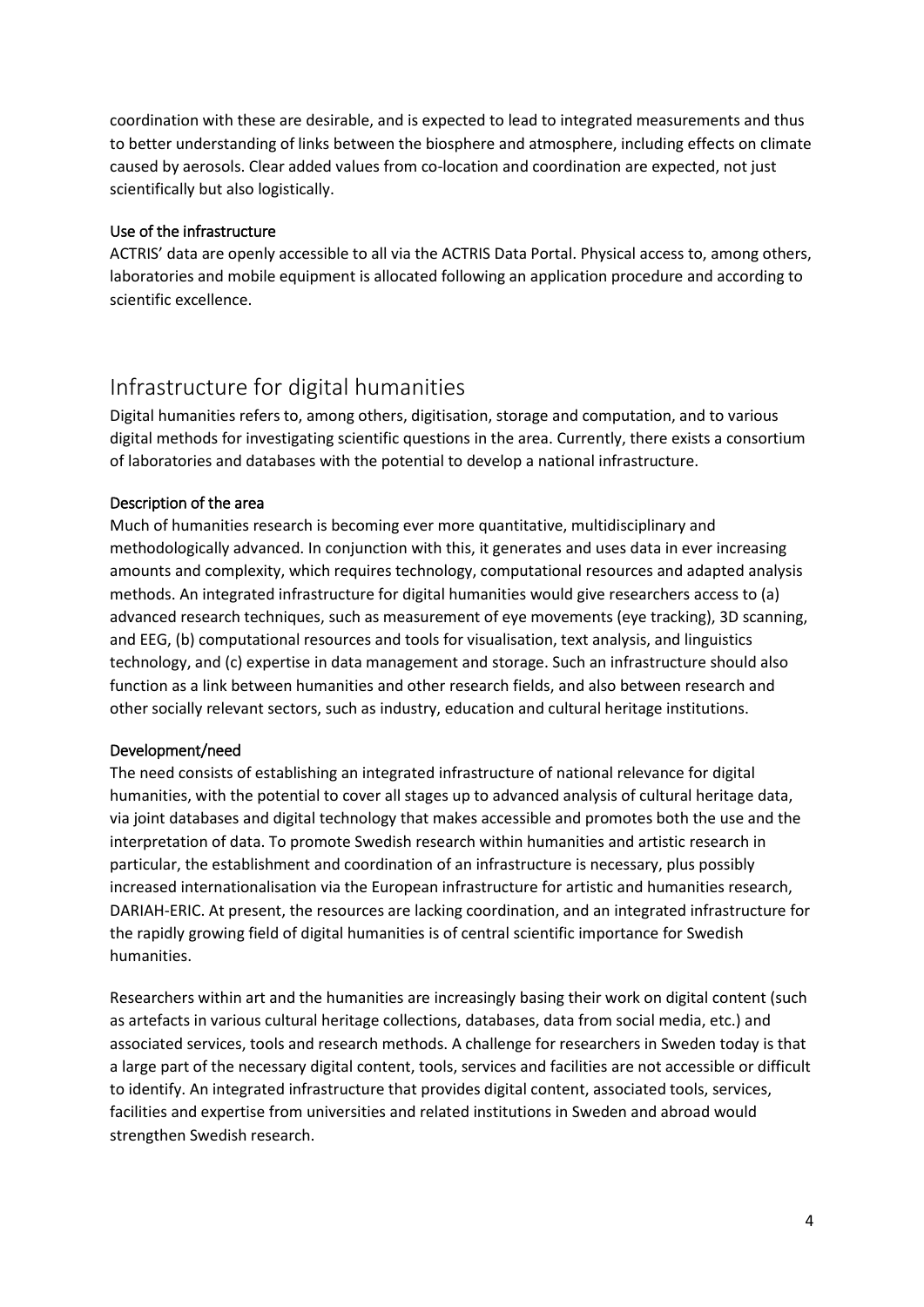### Use of the infrastructure

The users are researchers at Swedish higher education institutions, but also researchers and other personnel at governmental and private organisations, such as museums, libraries and related cultural heritage institutions. In addition to national users, another potential user group are international researchers.

### <span id="page-4-0"></span>Infrastructure for solar physics

The Swedish solar telescope, SST, is located on La Palma in the Canary Islands and is operated by the Institute for Solar Physics, which is hosted by Stockholm University. The EU is making plans for the next generation of solar telescopes, EST.

#### Description of the area

Research in solar physics focuses on understanding the structure and dynamics of the solar atmosphere. Increasing the understanding of these processes, as well as the impact the Sun has on Earth, is important for research areas such as astrophysics, geophysics, climate research, space physics and biology. Research in solar physics requires access to both ground-based telescopes and space-based equipment. ISF is receiving an operational grant from the Swedish Research Council until the end of 2020.

#### Development/need

The Swedish 1-metre solar telescope (SST) has been operational since 2002. SST and its instrumentation is developed and operated by the Institute for Solar Physics, and has long been a world-leader in terms of image quality and instrumentation. SST is optimised for the 'major questions' within solar physics of the future, such as understanding the heating and dynamics of the hottest layers of the solar atmosphere: the chromosphere and the corona. The most powerful instruments for scientific studies at SST are CRISP and CHROMIS, which study the upper chromosphere. A third instrument, HeSP, will be installed to study the magnetic fields in the same layer.

As SST also functions as a testbed for instrumentation for the planned large European solar telescope, EST, it is important that the Swedish expertise can be transferred to the next generation solar telescope. This is also a precondition for ensuring the expertise that has been built up at the Institute for Solar Physics is further developed and able to contribute to continued high-quality Swedish research relating to the Sun. The need consists of continued operational support to maintain the institute as a national and international resource.

### Use of the infrastructure

The telescope will primarily be used by researchers from Sweden and Spain, as well as from other partner organisations that usually buy access time.

### <span id="page-4-1"></span>InfraVis: infrastructure for visualising scientific data

InfraVis is planned to be a distributed infrastructure for visualising scientific data, and consists of nine centres at various Swedish higher education institutions, forming a consortium.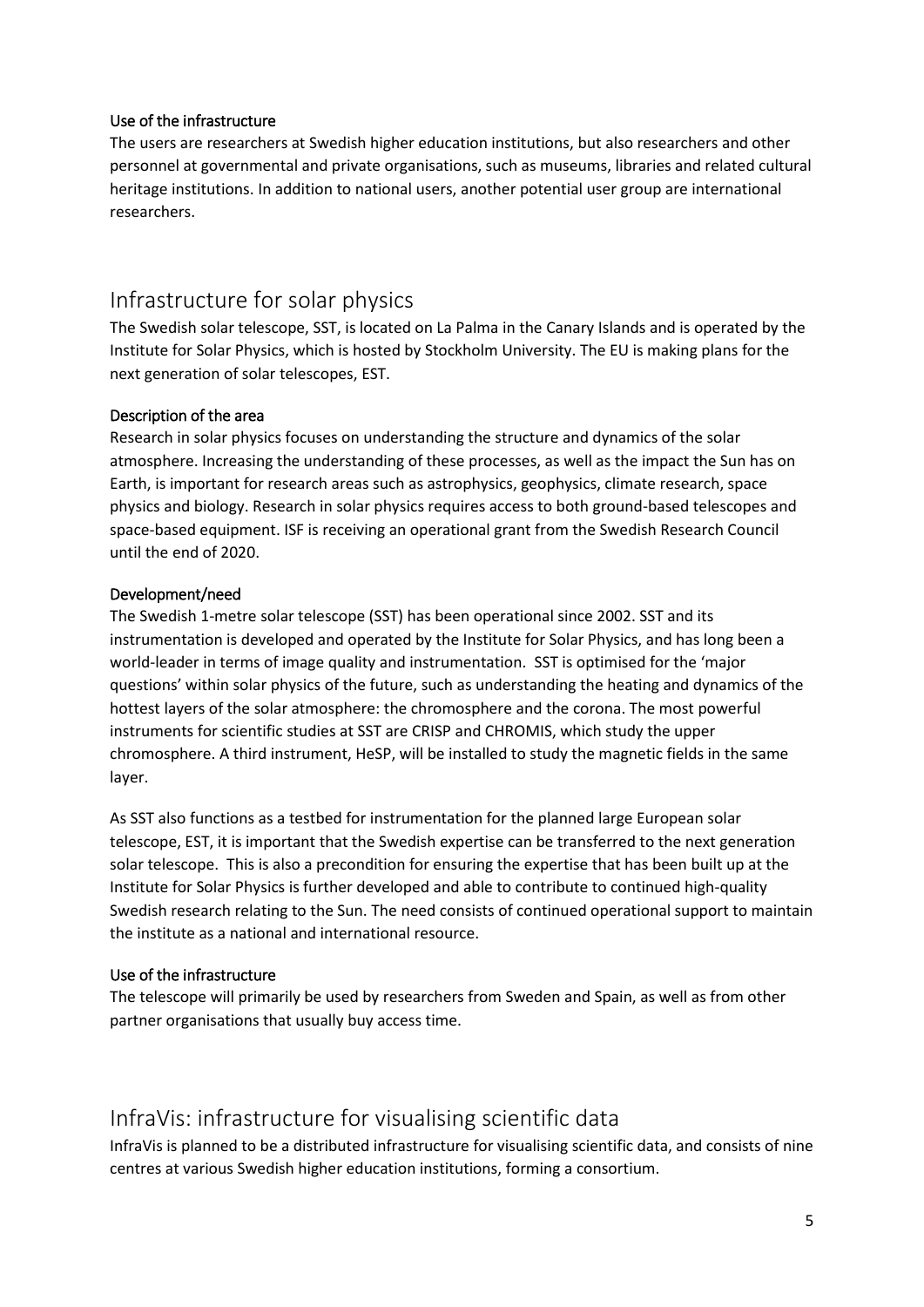#### Description of the area

Visualisation of scientific data is becoming an increasingly important data analysis support tool to keep up with increasing computing capacity, new methods and analytical tools, and due to increased demand within many research fields that handle large amounts of data. Among them are research areas such as engineering sciences, medicine, humanities and social sciences, but also computing sciences and AI. The infrastructure will include support via a national helpdesk as well as management of specific data and software challenges.

#### Development/need

Data analysis is an increasingly important part of the work flow for research in all research disciplines. The data volumes generated are rapidly becoming both larger and more complex, which is a challenge for scientific development. Visualisation of data can be used in many areas and also in multidisciplinary research, and can provide both new insights and result in practical applications. New and improved visualising methods have the potential to improve data analysis support considerably, and facilitate the management of large and complex data sets, which can create competitive advantages for researchers in Sweden. InfraVis can provide expertise within visualisation and visual analysis, software solutions and research communication, and also access to advanced data and visualisation laboratories. User training will be arranged in the form of courses, seminars and online documentation. To establish an infrastructure of national interest, the operation needs to focus on and specialise in the most urgent techniques. Furthermore, prioritisation needs to be carried out in relation to which centres to include, and what expertise needs to be present at each one.

### <span id="page-5-0"></span>Context databases

Sweden has a large number of high-quality context databases in social sciences, and Swedish research in several of the areas where the databases are used is of high international standard.

### Description of the area

Context data is data at a higher level (such as in a 'context') that are relevant to link to data about analysis objects at a lower level (such as individuals, companies, etc.). Swedish researchers have managed to build up several databases for context-based data, which include items such as systematic information about the development of democratic institutions, armed conflicts, corruption, the quality of governmental governance, and social security. There is great potential for coordinating and linking different databases in order to create synergy effects that can facilitate ground-breaking research. Examples are global challenges, such as the UN's sustainable development goals for 2030, but also regional and local analyses where great contextual variation may exist in relation to factors such as population composition, or political actions and regulatory frameworks. The research infrastructure DEMSCORE (Research Infrastructure for Democracy, Environment, Migration, Social policy, Conflict, and Representation), the purpose of which is to coordinate a number of context databases, has received a grant from the Swedish Research Council since 2020.

#### Development/need

The national and international need of an infrastructure for context databases is assessed as being very great. Coordinated organisation of context databases based on long time-series enable and facilitate analysis of causes of institutional and societal changes and their consequences for individuals at various stages of life. The focus can change from descriptive to causal analyses.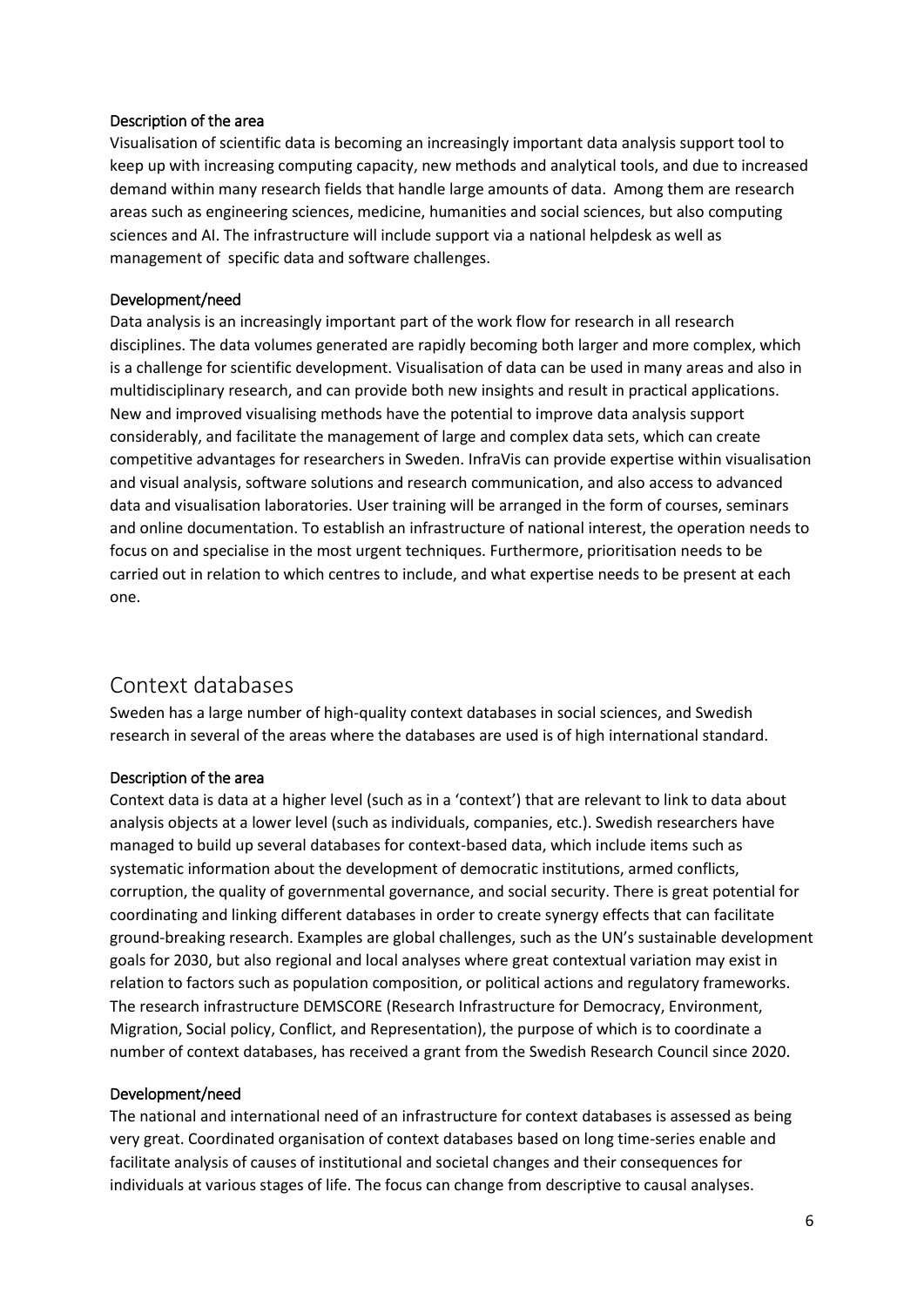The DEMSCORE infrastructure aims to fulfil the research needs of Swedish social sciences for access to infrastructure resources and tools through providing access, use and advanced analysis of context data. The current funding from the Swedish Research Council covers the work of establishing the infrastructure itself. An upgrade aims also to safeguard the continuous collection of data, which would enable ground-breaking research, without which the consortium risks becoming obsolete. Through continued data collection in the future, Sweden's position as a strong research nation within social sciences, in areas such as democracy development and social policy, can be both maintained and strengthened.

## <span id="page-6-0"></span>MOSAIC - instrumentation for ELT

The Extremely Large Telescope (ELT) is being developed by the European Southern Observatory (ESO), where Sweden is one of the member countries. The telescope is being constructed in Chile and, with a diameter of 39 m, will be the world's largest optical/infrared telescope. Researchers from Sweden plan to participate in the development of the MOSAIC instrument at ELT.

### Description of the area

ELT is being constructed on the Cerro Armazones mountain in Chile, and will have a light collection capacity that is 13 times greater than that of the current largest optical telescope. Using ELT, researchers in astronomy and astrophysics will be able to study features such as exoplanets, star populations, super-massive black holes and our early universe. The MOSAIC instrument will have a broad area of use, and will enable observations of both stars at the centre of the Milky Way as well as the most distant galaxies in the universe. This will make it possible to study the development of galaxies and how matter spreads in the universe. The Swedish ELT consortium (SELTIC) is operated from Stockholm University with participation from the universities in Uppsala and Lund.

### Development/need

The potential of ELT is entirely dependent on the instruments the telescope will be equipped with, and the opportunities for researchers from Sweden to conduct early ground-breaking research is largely dependent on their participation in the design of the instruments. As the instruments are very complex, they are developed within major international consortiums. Researchers from Sweden are currently involved in the development of two of the instruments at ELT: HIRES and MOSAIC. The Swedish Research Council has previously awarded a grant for hardware development within the instrument consortium for the high-resolution spectrograph HIRES, and the current proposal relates to participation in the development of the multi-object spectrograph MOSAIC. This would mean that researchers from Sweden and Swedish industry becomes closer tied to the development of instruments at ELT, which would strengthen Sweden's active role.

### Use of the infrastructure

To participate in the instrument development, it is necessary to be a member of one of the consortiums building the instruments. In Sweden, the SELTIC consortium is led by Stockholm University. Observation time at ESO's telescope is allocated following scientific assessment via an application procedure. Researchers from countries that participate in instrument development are guaranteed a certain proportion of the time. Data from ESO's telescope are accessible after a qualifying period.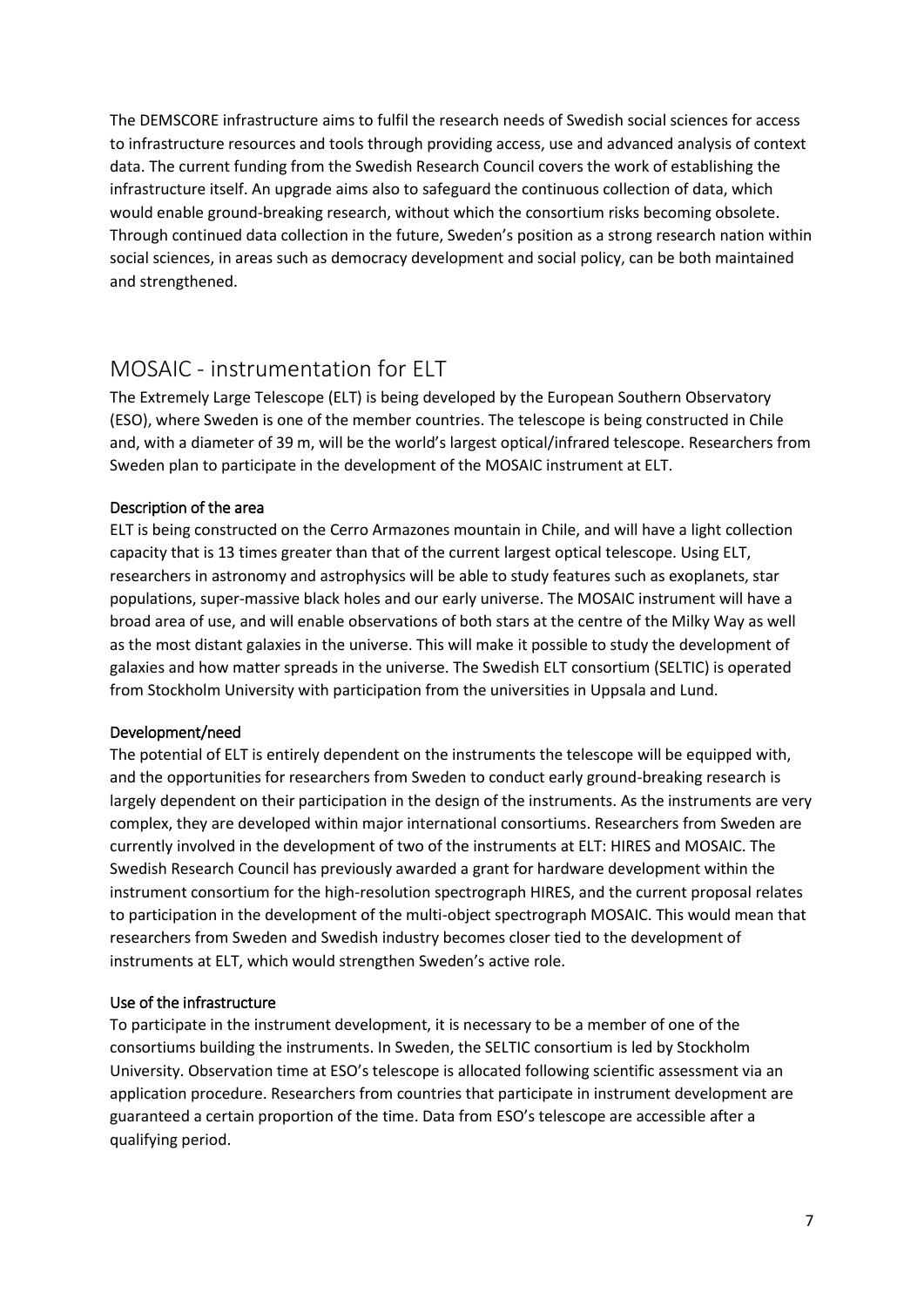### <span id="page-7-0"></span>NordSIMS-Vegacenter

NordSIMS-Vegacenter at the Swedish Museum of Natural History is a national laboratory for highresolution micro-analysis of samples for research within geosciences, environmental changes and the development of the solar system.

### Description of the area

Using NordSIMS-Vegacenter's high-resolution mass spectrometers, researchers can study the isotope composition of different materials, and in this way learn more about their origin, development and age. The dynamic processes that control the development of Earth and the solar system give rise to different distributions of isotopes. Some isotope compositions vary according to location, others change over time and can then be used as a 'clock' for determining age, while others still are distributed in differing ways, depending on the processes that the material has undergone. Together with other observations, this provides us with knowledge of the development of Earth and the solar system.

### Development/need

NordSIMS ion micro-probe was built up in the 1990s as a joint Nordic resource for geoscience research, and has been operated and upgraded at various stages with the help of grants from Swedish and other Nordic funding bodies. In the 2010s, NordSIMS became a Swedish national infrastructure, and was also complemented with a laser ablation instrument with associated mass spectrometers (Vega). The NordSIMS-Vega laboratory is operated by the Swedish Museum of Natural History and is used by Swedish and international researchers. NordSIMS-Veg has an operational grant from the Swedish Research Council until the end of 2020. The need consists of continued operational support to maintain the laboratory as a national resource, and minor upgrades to improve the quality of the analyses.

### Use of the infrastructure

NordSIMS-Vega is primarily used by Swedish and international researchers, and to some extent also by industry and public agencies that buy analysis time at the instrument.

### <span id="page-7-1"></span>Ultra-high field MR 7T platform

The national 7T platform for medical imaging of the brain in particular, but in the longer term also other organs, is located at Lund University.

### Description of the area

Medical imaging has revolutionised our ability to diagnose diseases and understand biological processes in the human body. One of the imaging techniques that are driving research forward is Ultra-High Field Magnetic Resonance Imaging (UFH MRI), which is available at the Swedish 7T platform in Lund at the university's Bioimaging Center. UHF MRI provides very high resolution in studies of the brain and its blood flows, and has resulted in new medicines for epilepsy, for example. The current hope is that the technology will also drive development forward in research into organs other than the brain.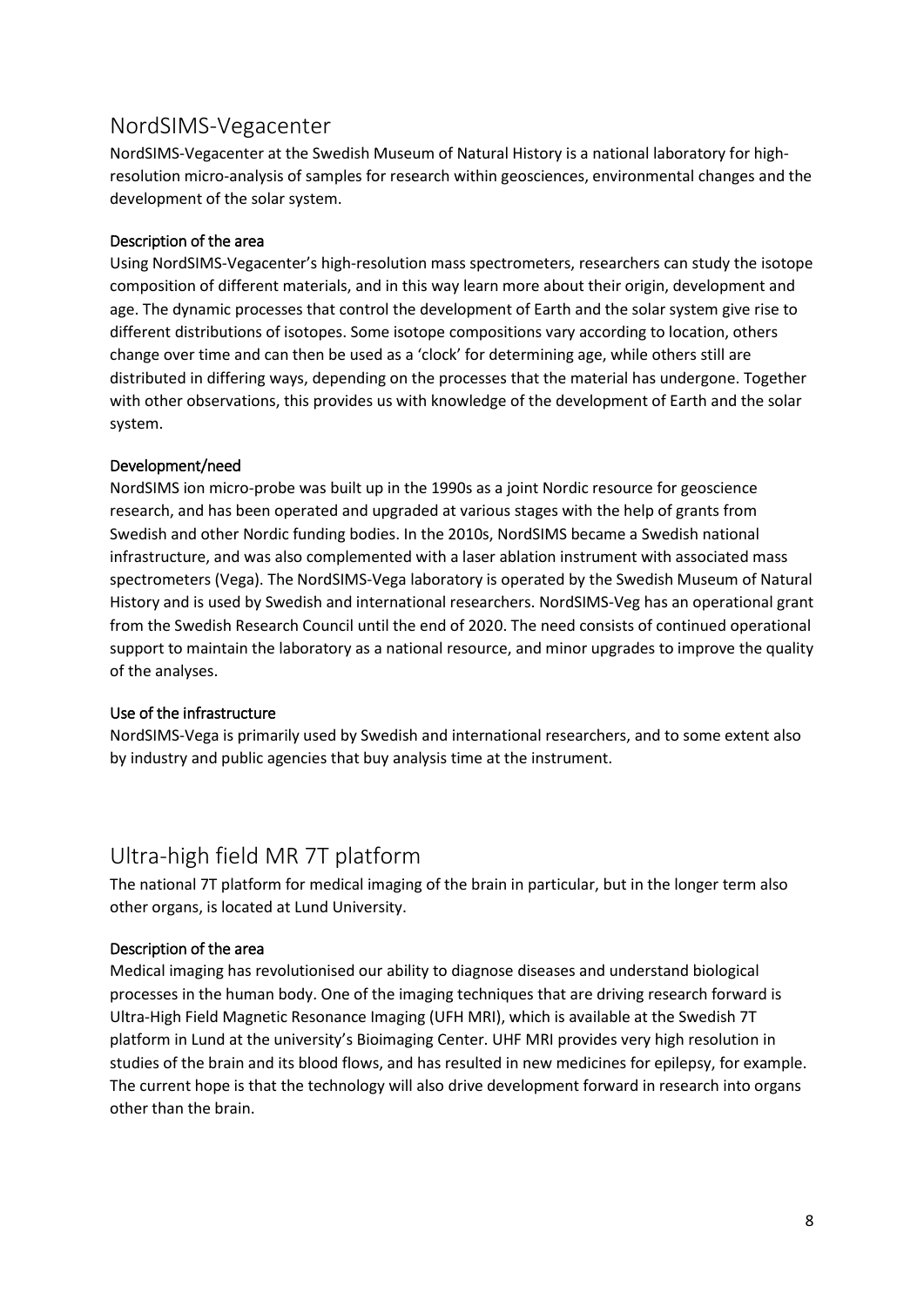### Development/need

The construction of the Swedish 7T MRI facility has previously been funded by the Swedish Research Council, and the facility was inaugurated in 2015. The facility offers advanced services within medical imaging, and needs upgrading in order to continue to be relevant and to enable it to fulfil its role as a national infrastructure. The upgrade will also lead to the technology becoming accessible for other research fields, such as cancer and metabolic diseases. The need also covers operation, and in particular improved user support for national users.

### Use of the infrastructure

The national infrastructure 7T MRI is open to all researchers, and offers advice and personnel to carry out studies.

## <span id="page-8-0"></span>Upgrade of the ALICE experiment

ALICE is one of the experiments at the Large Hadron Collider (LHC) at the CERN accelerator facility in Switzerland. ALICE investigates fundamental aspects of heavy ion collisions and collective phenomena in sub-atomic particles.

### Description of the area

ALICE enables studies of the quark-gluon plasma, a condition where free quarks and gluons exist under extremely high temperature and/or pressure. The very high collision energies between heavy ions (lead ions are usually used) that are achieved in the LHC accelerator make it possible to use ALICE to study the characteristics of the quark-gluon plasma. These experiments are important for understanding the characteristics of matter during the early development of the universe, which is central to particle physics.

### Development/need

The need to upgrade the ALICE experiment is partly driven by the significantly higher luminosities that will be achieved after the upgrade of the LHC. The upgrade proposed for the ALICE detector entails thinner detector layers than any previous similar instrument. This leads to a great improvement in the precision and effectiveness of tracing particles from the collisions. After the upgrade, ALICE will focus on areas such as measuring hadrons with charm quarks; measurements that with the current detector are limited by considerable uncertainties.

The management of the ALICE experiment has estimated that vital parts of the detector can be upgraded, and therefore regard an extended operating period for ALICE beyond the "Long Shutdown 3" (2025–2027) as possible and scientifically highly interesting. The formation of different quarks in the quark-gluon plasma could be studied with even greater precision, provide increased understanding and lead to new discoveries and insights about physics beyond the standard model.

### Use of the infrastructure

ALICE is operated and used by an international collaboration from 100 contributing institutions in 30 countries. The Swedish ALICE participation is managed from Lund University.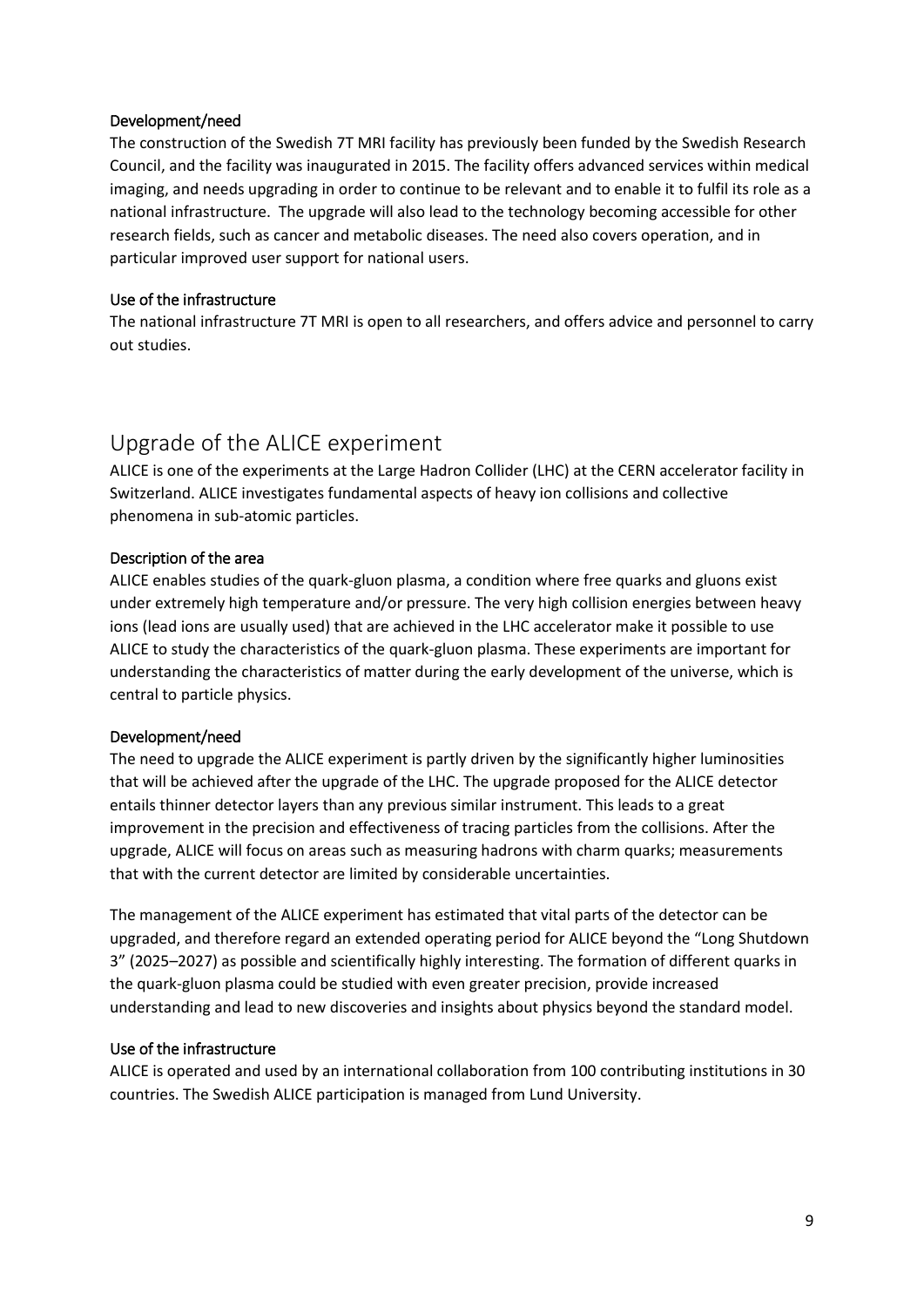## <span id="page-9-0"></span>Digital archaeology

A research infrastructure for digital archaeology would include both collection of data and also coordination and analysis of the data. There is a need to both improve the quality of data already collected, and coordinate existing data.

### Description of the area

Sweden has a long tradition of collecting archaeological data. Each year, more than a thousand excavations are carried out, and the so-called digital revolution has resulted in comprehensive digital data with geographical reference points. This type of data are, however, under-utilised in research, often because they are fragmented and spread across several databases, but also because they are not adapted for analysis at aggregate level.

A research infrastructure for digital archaeology would provide great opportunities for Swedish research to be influential in various areas, both by improving the quality of data already collected, and by coordinating data for the purpose of providing access to an entirely new generation of research data that lead to new knowledge. A research infrastructure for digital archaeology would lay the foundation for increased national and international collaboration between archaeological research and research in areas such as ancient DNA, climatology, history, quaternary geology, agrarian history, geography and osteology.

### Use of the infrastructure

Potential users of an infrastructure for digital archaeology can be found among the research institutions and other knowledge actors in Sweden that work with issues relating to landscape use and interaction between humans, society and the environment in a long-term perspective.

### <span id="page-9-1"></span>EPOS-ERIC

The European Plate Observing System (EPOS) has since 2018 operated as an ERIC, with registered location in Italy. The purpose of EPOS is to link together and make accessible data from European research infrastructures related to solid Earth. EPOS is expected to become fully operational as from 2023.

### Description of the area

Greater in-depth understanding of the Earth's chemical and structural development and its dynamic processes may lead to better prediction of natural catastrophes, greater opportunities for safe and environmentally-friendly use of natural resources, and more well-developed models for the climate system. New, multi-disciplinary research can be conducted more easily, as data from different sources with varying formats, from international, national and local observations systems, can be collected and made more easily accessible. EPOS aims to facilitate multidisciplinary research about solid Earth through implementing standards for this type of data, and building up an e-infrastructure platform for data distribution, validation, visualisation and modelling. EPOS is relevant for researchers in the areas mentioned above, but also opens the door for entirely new research questions. Swedish membership of EPOS-ERIC would entail an investment in coordination and increased accessibility to data, both nationally and internationally.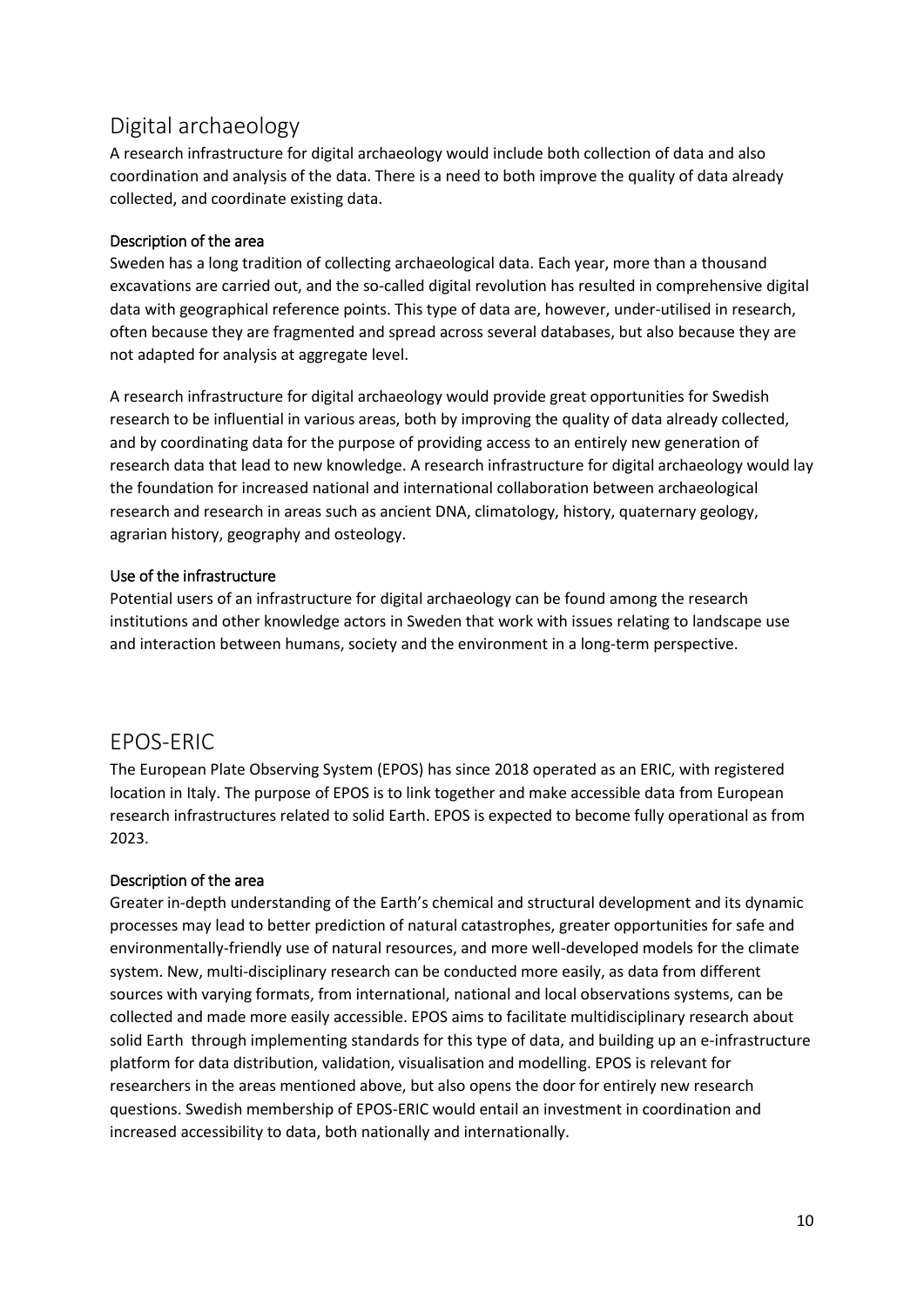### Use of the infrastructure

EPOS data will be available with open access. EPOS also intends to enable physical access to facilities and laboratories, via an application procedure and based on scientific excellence.

### <span id="page-10-0"></span>Infrastructure for electron microscopy

ARTEMI aims to become a national research infrastructure for electron microscopy, where what are currently local facilities at several Swedish higher education institutions are proposed to form national nodes.

### Description of the area

Advanced electron microscopy is an important and well-established tool within many scientific fields, such as physics, chemistry, materials science and neighbouring areas. Advanced electron microscopy supplements the existing infrastructures MAX IV and ESS. These facilities have a broad user base, and together create a strong support for Swedish research. Users at the ARTEMI nodes at Swedish higher education institutions currently consist of more than 300 researchers within materials science, materials chemistry, inorganic chemistry, nano science, applied physics, engineering, and other fields. The need consists of coordinating electron microscopy resources at several universities, and making specialists available to meet the challenges of research.

#### Use of the infrastructure

Currently, the instruments at the various nodes are used by local users, and they are also open to external parties via an application procedure.

## <span id="page-10-1"></span>Infrastructure for chemical biology

The Chemical Biology Consortium Sweden (CBCS) uses small molecules as tools for studying biological systems, for the purpose of understanding and influencing cellular processes at molecular level. In addition to the host university Karolinska Institutet, CBCS is also established at Umeå University and is a part of SciLifeLab.

### Description of the area

Chemical biology is a multidisciplinary field, where the interaction between small molecules and biomolecules are used as a tool for identifying, studying and modulating biological processes. The purpose is to understand cellular processes at the molecular level, and to influence these. The greatest need for chemical biology exists within biomedical research, but the area is also closely linked to pharmaceutical development and also to health and medical care. It is also used within several other research disciplines. The work involves features such as designing cellular or molecular analysis systems (assays) to investigate a specific mechanism, management and design of small molecule libraries, large-scale screening to identify binder- and target molecules, as well as synthesis and modification of small molecules.

Swedish membership of the European infrastructure EU-Openscreen-ERIC, which links together European platforms for large-scale screening and medical chemistry, would give Swedish researchers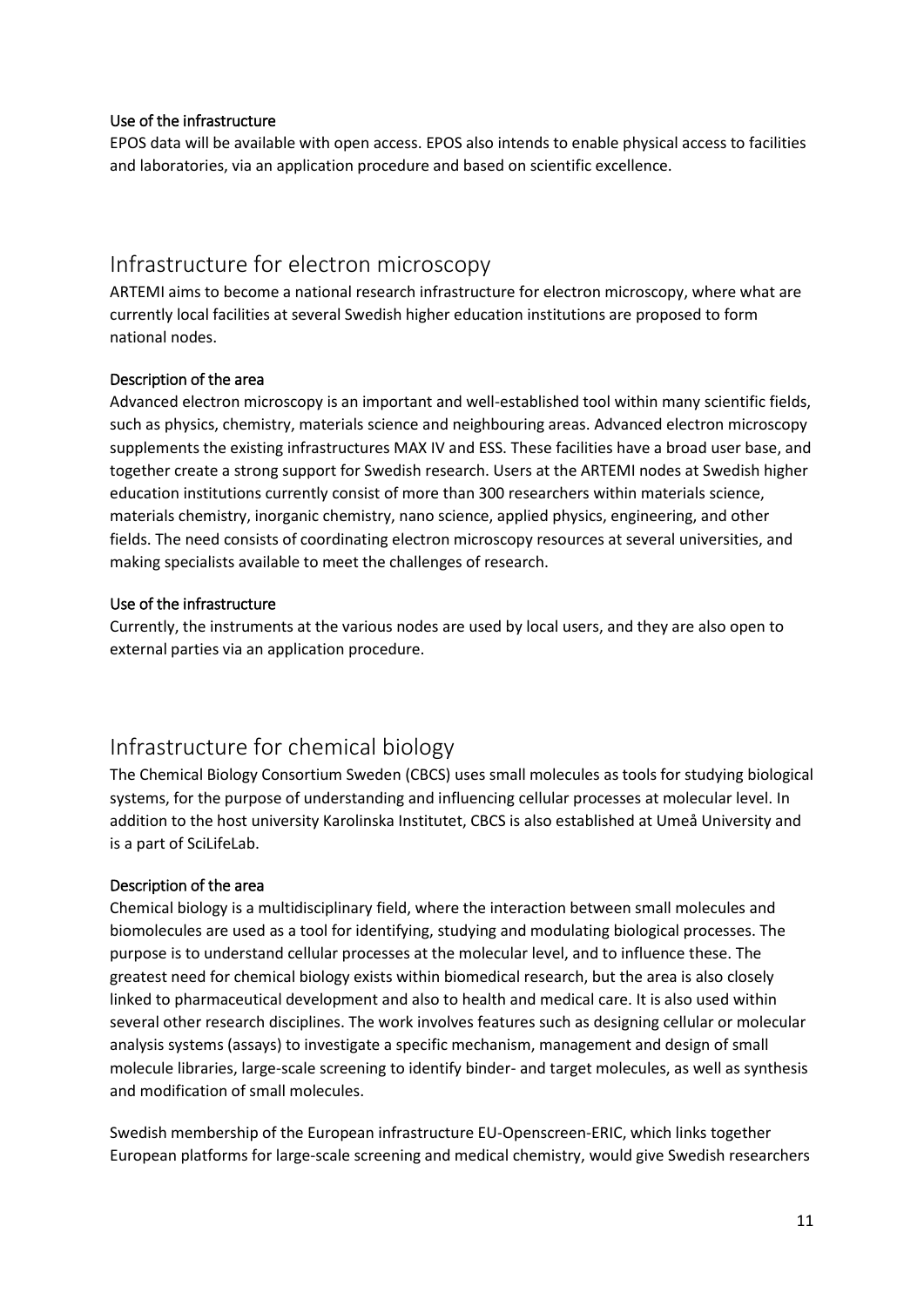access to larger libraries of small molecules, more databases and an extensive network of European experts, and thereby benefit Swedish research within chemical biology.

### Use of the infrastructure

Users of the infrastructure can be found both at Swedish higher education institutions and in industry. To use the infrastructure, the preconditions for the project are first discussed with representatives from the infrastructure before a potential application is evaluated by an independent evaluation committee.

## <span id="page-11-0"></span>Infrastructure for nuclear magnetic resonance

SwedNMR aims to coordinate instruments for nuclear magnetic resonance (NMR) at six Swedish nodes into a national infrastructure to benefit a broad Swedish user base.

#### Description of the area

Nuclear magnetic resonance (NMR) is a technology with a broad area of use for many research projects with great scientific potential, in areas such as life sciences, chemistry and physics. Access to NMR instruments at the forefront of research can with great probability lead to groundbreaking research and new opportunities for researchers. NMR is an important technology for a large group of researchers in Sweden, and the proposed SwedNMR involves all major Swedish universities and research centres. The need consists of establishing a unified Swedish infrastructure within NMR, where user support and instrument investments are coordinated at national level. Existing NMR facilities shall be coordinated for best possible user support, and where new investments can be made jointly with instrumentation of the latest technology.

### Use of the infrastructure

Existing facilities, which are proposed as future nodes of SwedNMR, are already being used regularly by both Swedish and international users. With SwedNMR, user support and coordination of resources are expected to increase further and national access to NMR instruments for researchers from relevant research fields will be safeguarded.

## <span id="page-11-1"></span>Infrastructure for protein production

A national infrastructure that coordinates different competences within protein production can meet the research need for access to recombinant proteins.

### Description of the area

Proteins are necessary for all processes in living cells, and access to recombinant proteins with an active structure is crucial for many areas of biomedical research. Research fields in chemistry and environmental studies, as well as more applied research within areas such as drug development, biotechnology and foods, also have great need of high-quality proteins. The complexity of proteins places great demands on the production process in order to safeguard the functionality of the individual protein. A coordinated national infrastructure with expertise within protein purification and complementary competences within production methods, where either bacteria, insect cells or other eukaryotic cells are used, could provide material to a broad spectrum of applications, and at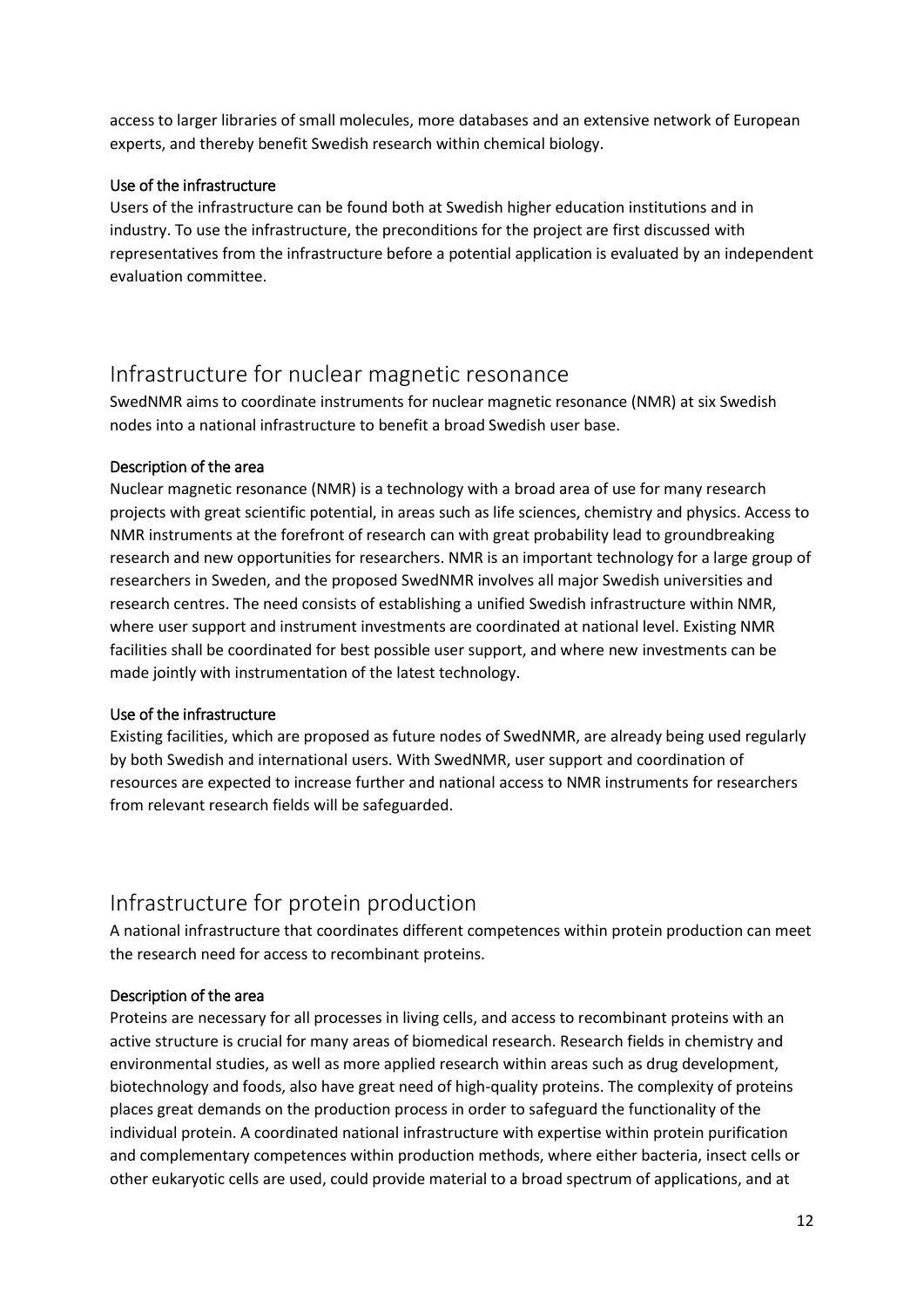the same time connect to several of the major national infrastructure initiatives, such as MAX IV, SciLifeLab and ESS.

### Use of the infrastructure

An infrastructure for protein production could be used by researchers at Swedish higher education institutions in particular, but there are also interest and users within industry.

## <span id="page-12-0"></span>The Oden ice-breaker

Oden is one of the world's most powerful ice-breakers, and currently one of the primary research platforms in the polar oceans. The ship is owned by the Swedish Maritime Administration, and the Swedish Polar Research Secretariat plans and coordinates the research expeditions.

### Description of the area

The hard-to-access polar regions are key areas for understanding the climate and changes to it. Thanks to its great ice-breaking capacity, the Oden ice-breaker is one of very few ships in the world that can provide opportunities for multidisciplinary in-situ measurements in and around the Arctic and the Antarctic.

Oden provides an important platform for researchers within a large number of scientific fields, such as climate, environment, meteorology, geology, marine sciences and glaciology. Oden can also be used as a mobile laboratory for field measurements in hard-to-access land areas, and is therefore also a resource for researchers who are not traditionally dependent on ships. By offering space on Oden for researchers from other countries, researchers in Sweden in turn get access to international research collaboration and facilities.

To ensure that Oden can continue as a world-leading research platform during its remaining life span of operation, upgrades and maintenance of the research equipment on board are necessary.

### Use of the infrastructure

The Swedish Polar Research Secretariat is responsible for planning and coordinating research expeditions onboard the Oden ice-breaker. Information about upcoming expeditions are communicated via the Swedish Polar Research Secretariat's website.

### <span id="page-12-1"></span>New instrumentation at DESIREE

The Double Electrostatic Ion Ring Experiment (DESIREE) is a facility at Stockholm University for studying atomic and molecular ions at cryogenic temperatures in well-defined quantum conditions.

### Description of the area

DESIREE consists of two ion storage rings, with a joint straight section where two cryogenically cooled ion beams overlap and where reactions between individual pairs of ions can be studied in detail. Research that uses the infrastructure covers a number of different areas, such as stability and decay of positive or negative ions of atoms, molecules and atom clusters at well-controlled and low energies, as well as fragmentation and binding reactions in biomolecular systems. Experiments with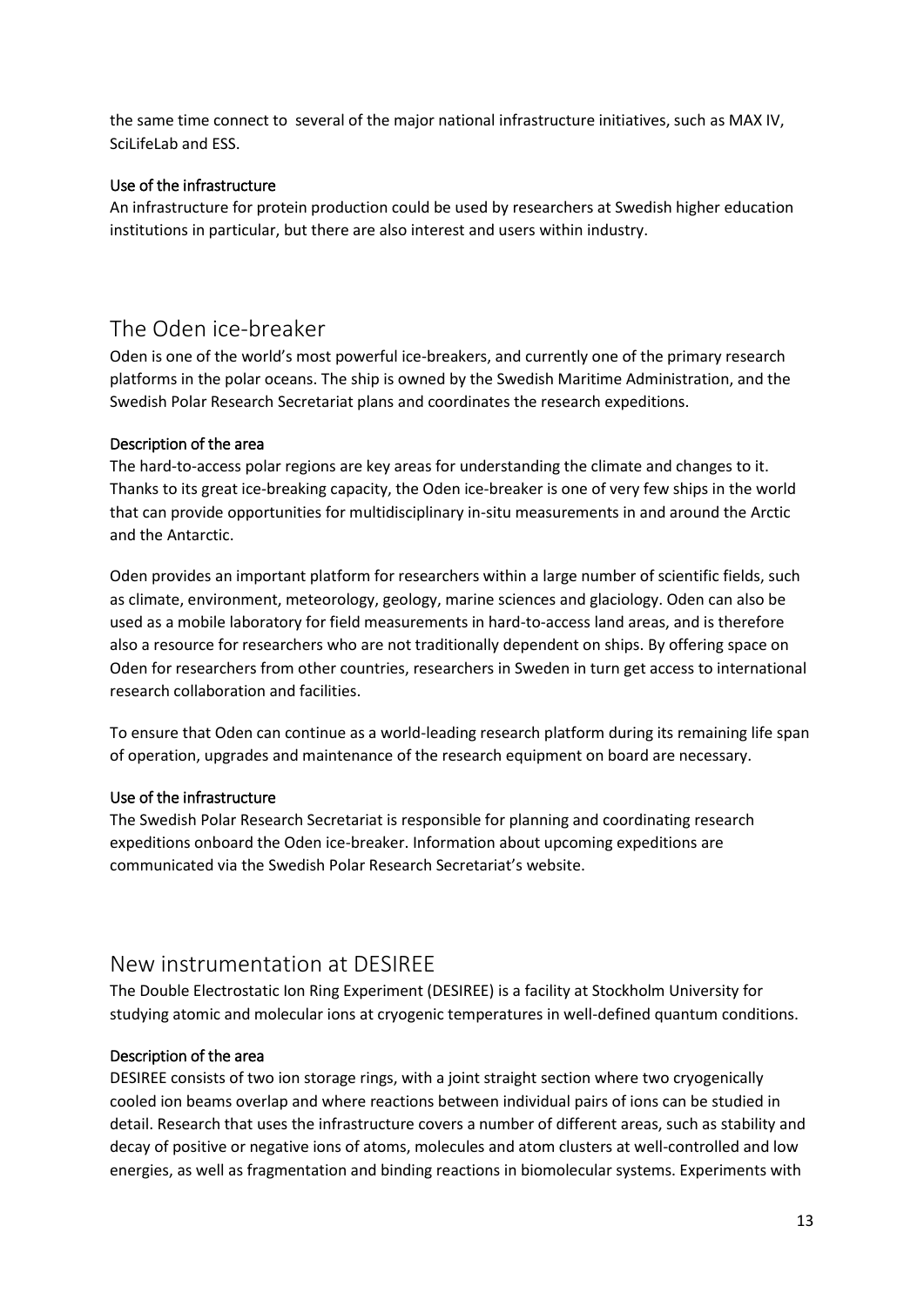fusioned beams between stored ions and neutral atoms and molecules are of particular interest to astrophysics. The proposed upgrade of DESIREE would broaden the infrastructure's area of use and make the operation even more interesting from an international perspective. DESIREE currently is currently receiving an ongoing operational grant from the Swedish Research Council up to and including 2024.

### Use of the infrastructure

DESIREE is used by researchers from both Sweden and abroad, and experiment time is allocated based on an open application procedure.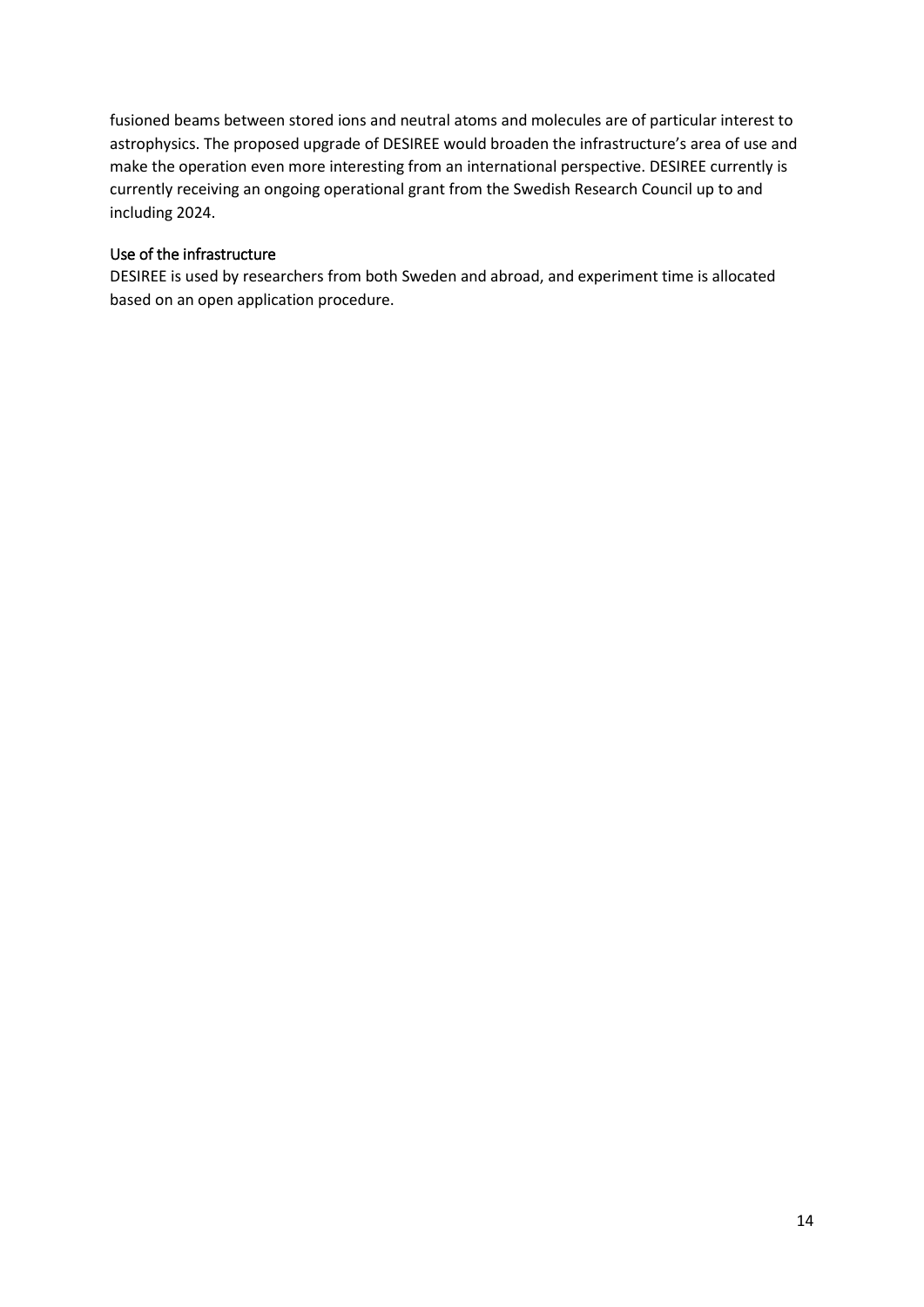# <span id="page-14-0"></span>CURRENTLY FUNDED RESEARCH INFRASTRUCTURES THAT ARE ELIGIBLE TO APPLY IN THE CALL 2021

Infrastructures that are currently funded by the Swedish Research Council for which the grant period ends in 2020 or 2021 are described in the following section. Here additional instructions are given in the end of the infrastructure description for the infrastructures it concerns.

## <span id="page-14-1"></span>CORS – Comparative Research Center Sweden

CORS is a research infrastructure within the field of social sciences research and includes five of the largest and best known comparative social sciences survey-based research programmes in Sweden: European Social Survey (ESS), European Values Study (EVS), International Social Survey Programme (ISSP), Survey of Health, Ageing and Retirement in Europe (SHARE) and the Swedish National Election Studies Program (SNES). The CORS organization also includes the Laboratory of Opinion Research (LORE), which conducts data collection via internet surveys with particular focus on experiments and panel studies.

The focus of CORS' research is on studying how human behaviour, values, attitudes, health and quality of life differ, both between countries and between regions, and also within populations and at individual level. This means that changes in social phenomena can be studied in relation to events at institutional level. A relevant example of such changes is a special focus on COVID-19 in several of these surveys.

Two of the surveys that make up CORS are Swedish nodes in ERIC consortiums (both located at Umeå University): ESS-ERIC and SHARE-ERIC. These infrastructures are also listed as ESFRI landmarks.

## <span id="page-14-2"></span>Infrastructure for research and development of fusion reactors

As members of EUROfusion, Swedish fusion researchers will have access to the largest and most advanced facilities under European auspices, such as the JET fusion experiment in the United Kingdom and the pioneering research reactor ITER, which is under construction in the south of France.

Fusion research strives to build up the sustainable, environmentally friendly energy sources of the future based on the utilization of the energy that is released when two light atomic nuclei merge into a heavier one. In addition to the fact that fusion energy is environmentally friendly, it also, unlike other sustainable energy sources such as wind power and solar energy, has the potential to contribute to inertia in the electricity grid, which has a stabilizing effect. The involved Swedish groups work in several areas such as the development of theory, modeling of the fusion processes, studies of the interaction between fusion plasma and surrounding materials, plasma heating methods, diagnostics and control of the fusion reactor. The construction phase of the research facility ITER is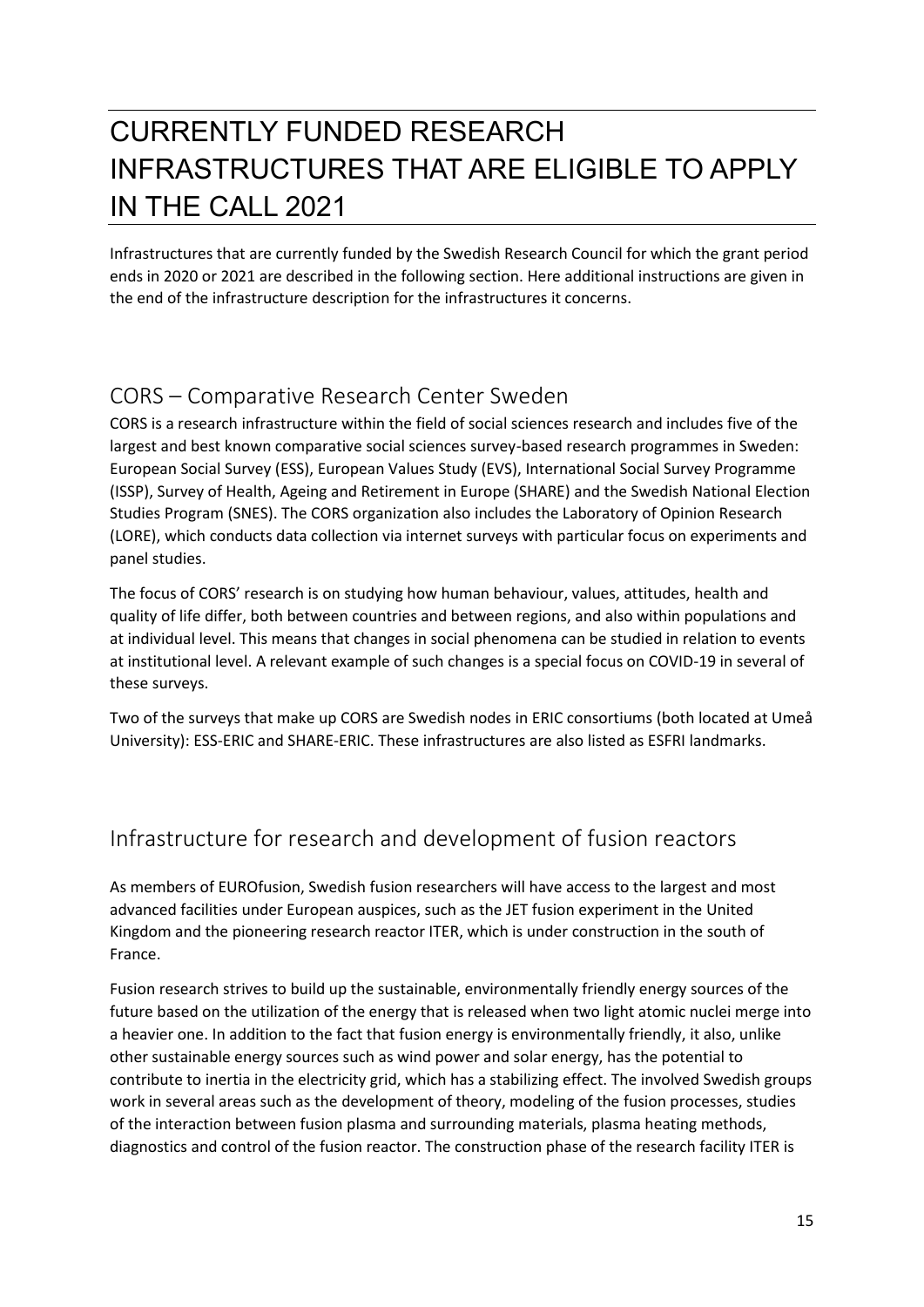ongoing and aims forward towards the full-scale facility DEMO, which enables opportunities for large industrial orders.

A Swedish fusion research unit carries out the work related to EuroFusion, ITER and DEMO. The working group has participants from Uppsala-, Chalmers- and KTH universities.

## <span id="page-15-0"></span>IceCube - Neutrino detector at the South Pole for astroparticle physics

The world's leading neutrino telescope, IceCube Neutrino Observatory, consists of light-sensitive detectors located within a cubic kilometre area deep below the ice surface of the South Pole. The primary aim of the observatory is to investigate high energy neutrinos – a type of elementary particle that is difficult to detect.

Using neutrinos in the atmosphere, neutrino oscillations are studied. A few years ago, IceCube observed its first cosmic high energy neutrinos. Belgium, Sweden, Germany and USA started IceCube, and currently twelve countries participate in the project. The four original members monitor the project through a control group, where the Swedish Research Council is represented.

Additional instruction: Funds can be applied for infrastructures that is already today financed by SRC (i.e. continuation of previous grants) and for upgrades that are described in the results of the needs inventory 2019. Upgrades need to be described in modules that are separate from the continuation grant.

## <span id="page-15-1"></span>The ISOLDE experiment at CERN

ISOLDE, which stands for Isotope Separator On Line DEvice, is a facility that produces radioactive ion beams and is located at CERN on the French-Swiss border. Sweden has been a member since ISOLDE started in 1967.

At ISOLDE, with the help of CERN's accelerator complex, short-lived radioactive nuclei are produced where the half-life typically lies in the millisecond range. These nuclei are used for experiments with relevance to nuclear physics, nuclear astrophysics, atomic physics, materials physics, biophysics and medical physics. Among other things, ISOLDE investigates the strong force in atomic nuclei and how stable nuclei are created inside exploding stars. Exotic forms of atomic nuclei are also investigated, which break the charge-parity symmetry (so-called cp-violation) in ways that cannot be explained by the standard model of particle physics. Increased understanding of such phenomena could explain the matter-antimatter asymmetry that cannot be described by neither the Big Bang model of cosmology nor the standard model of particle physics.

ISOLDE is a collaboration between 16 member states and 6 "ex-officio" countries with a user base of about 500 researchers. Swedish membership is coordinated through Lund University's Department of Physics.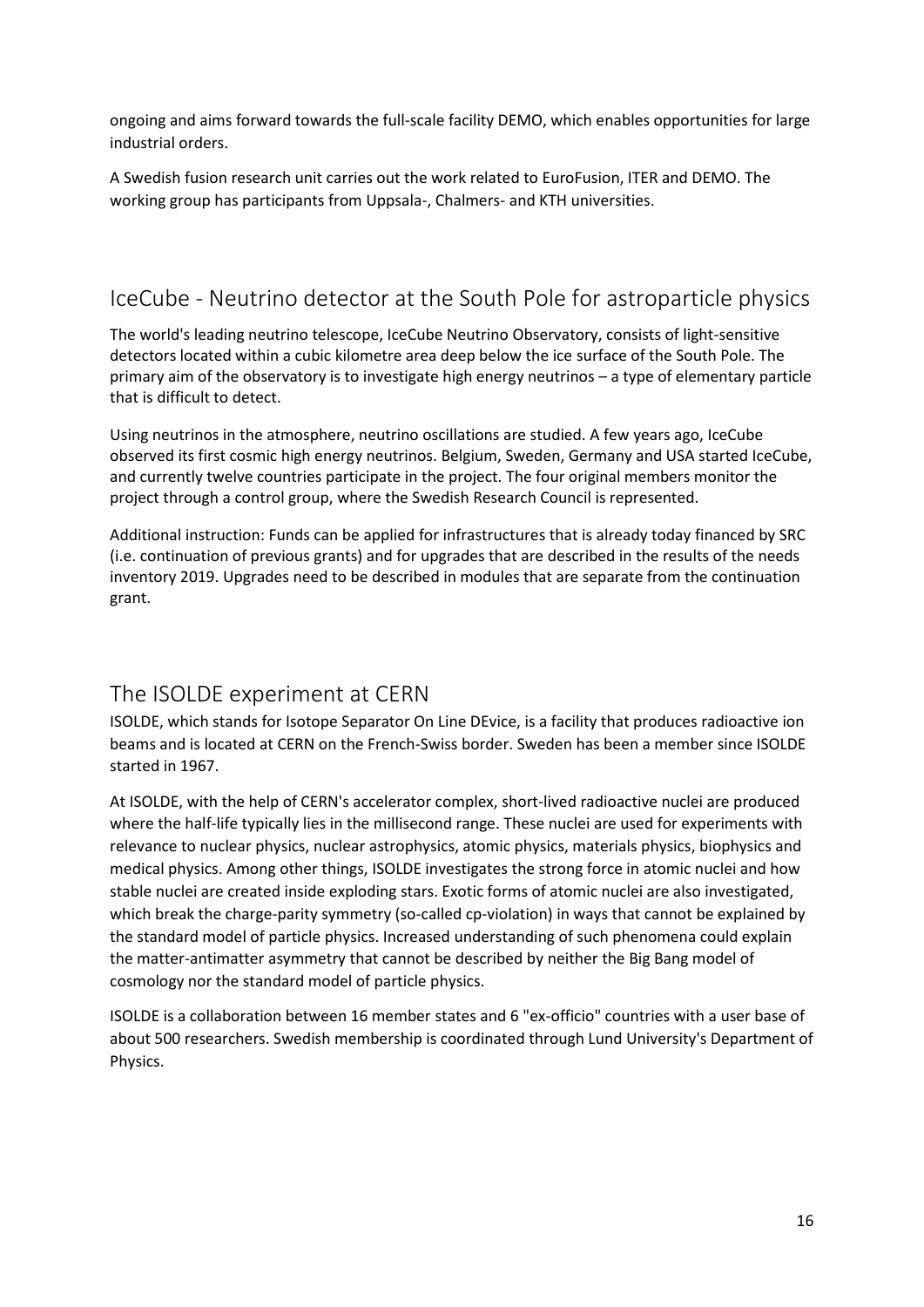# <span id="page-16-0"></span>NEAR - National E-Infrastructure for Ageing Research

NEAR is a research infrastructure that aims to promote and facilitate Swedish research on ageing by integrating a number of national longitudinal population-based projects and databases on ageing and health. The aim of this integration is to enhance the quality and generalizability of research results and to intensify international collaboration.

The purpose of NEAR is to develop a technical platform for handling and coordinating high-quality population-based databases (in Sweden) in order to give researchers access to the information and thereby create prerequisites for future high-quality research.

NEAR integrates the following projects/databasees: The Betula Project (examining memory changes over time), COSM (The Cohort of Swedish Men – part of SIMPLER), SMC (The Swedish Mammography Cohort – part of SIMPLER), KP (The Kungsholmen Project), SNAC (Swedish National Study on Aging and Care)-Kungsholmen,- Nordanstig, -Blekinge, -Skåne, SWEOLD (Swedish Panel Study of Living Conditions of the Oldest Old), SALT (Screening Across the Lifespan of Twins), SATSA (Swedish Adoption /Twin Study of Aging), AGECAP (Centre for Ageing and Health/Gothenburg H70 (Centre for Ageing and Health/the Gothenburg H70 Birth Cohorts Studies), GENDER (Gender Differences in Health Behaviour and Health among Elderly), OCTO-Twin (The Origins of Variance in the Old-Old Study), and SHARE Sweden (Survey of Health and Retirement in Europe-Sweden).

## <span id="page-16-1"></span>Petra III Swedish node

Sweden has invested in a materials science beamline (SMS at port P21) that consists of an inline branch (P21.2) and a side branch (P21.1) high energy beamline, at the German national synchrotron PETRA III, situated at the DESY laboratory in Hamburg. To support and follow the Swedish use of this beamline a Swedish academic hosting has been decided. CeXS is the academic host/nod of the Swedish Material Science beamline and co-hosted by KTH and LiU. CeXS is tasked with securing Swedish interests at Petra III. CeXS protects Swedish interests by monitoring Swedish submissions, observing the review meetings where measurement time is prioritised, and collecting data about a) Swedish use of Petra III and b) everyone's use of the P21 beam at Petra III. Additional duties are raising awareness about the research possibilities at PETRA III in DESY, especially amongst researchers who are new to high-energy x-ray tools also providing training and support to Swedish researchers and industry about why, when and how to use high energy x rays also disseminating the results of Swedish research at PETRA III, DESY.

Additional instruction: In this call costs related to the tasks of the Swedish node can be applied for.

# <span id="page-16-2"></span>REWHARD – Relations, Work and Health across the life-course - A Research Data infrastructure

REWHARD is an infrastructure aimed at both enabling and facilitating research on how human health and living conditions are formed over time. A prerequisite for this, is a long-time perspective with data that spans the lifetimes of individuals and have links across generations. REWHARD aims to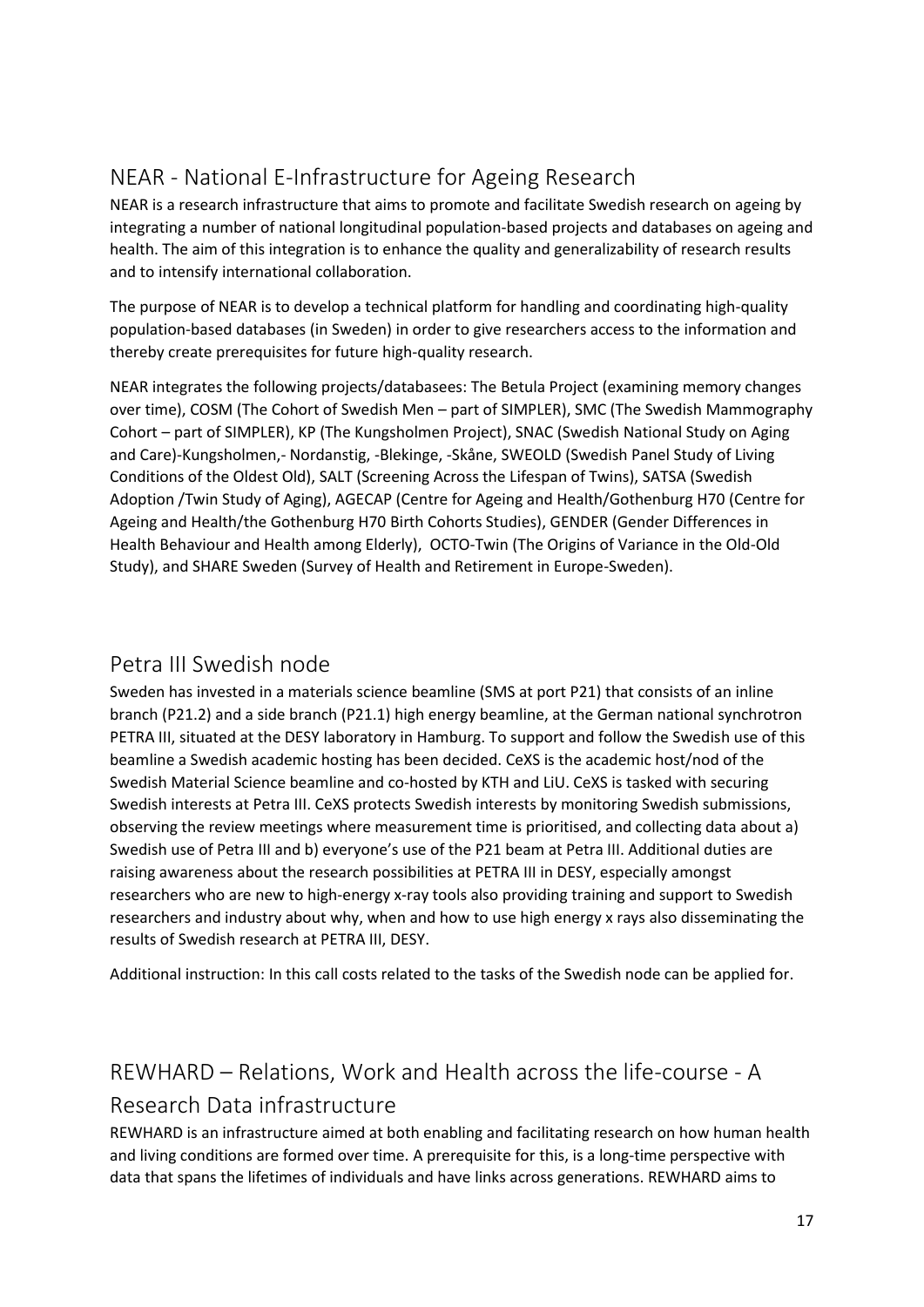coordinate documentation and harmonization of metadata, offer a user portal and build a platform for cross-fertilization between academic fields.

REWHARD comprises four complementary, longitudinal databases covering more than 12 million persons in total, for research on working life, social relations and health throughout life: SLOSH (The Swedish Longitudinal Occupational Survey of Health), LNU (Swedish Level of Living Survey), IMAS (Insurance Medicine All Sweden) and STODS (Swedish Twin project Of Disability pension and Sickness absence). These databases enable research into areas such as the ageing population, increasing economic disparity, sickness absence, immigration and integration, stress at work and work-life balance, and social exclusion.

### <span id="page-17-0"></span>Riksriggen

Riksriggen is a versatile platform for multidisciplinary subsurface research with a core drilling and testing capacity to 2.5 km depth. Main questions to be addressed by the infrastructure concern the evolution of the Earth's crust and processes ongoing within it at present, for example, mountain building and earthquakes. The infrastructure can also address societal challenges such as natural resources, natural hazards, underground construction and waste disposal. Geological samples recovered by the infrastructure is used to study topics such as the deep biosphere, chemical composition of rock and fluids, quality and quantity of groundwater resources, storage and extraction of geothermal energy, storage of nuclear waste or CO2.

Riksriggen serves the Swedish drilling community through the entire life-cycle of scientific drilling and provides qualified support for the technical use of the infrastructure, both advisory and operational. There is a well-established contact area between Riksriggen and the International Continental Scientific Drilling (ICDP).

## <span id="page-17-1"></span>SIMPLER – Swedish Infrastructure for Medical Population-based Lifecourse and Environmental Research

SIMPLER is an indvidual-based database and a biobank based on 110 000 Swedish individuals primarily for the purpose of epidemiological research. The database consists of two populationbased cohorts, Swedish Mammography Cohort and Cohort of Swedish Men, and covers a total of approximately 110 000 persons born 1914–1952, from the Swedish counties of Uppsala, Västmanland and Örebro. Data collection from the participants has been made continuously since 1987, through regular mailings of questionnaires and surveys, as well as linking to register-based data. A biobank with DNA and other biological samples from a large number of the participants is available.

Data and samples from SIMPLER are used for research into areas such as cancer, neurological disease, circulatory disease, digestive system disease, kidney disease, diabetes and osteoporosis.

The current SIMPLER consortium is coordinated by Uppsala University with participation by Chalmers University of Technology, Karolinska Institutet and Örebro University.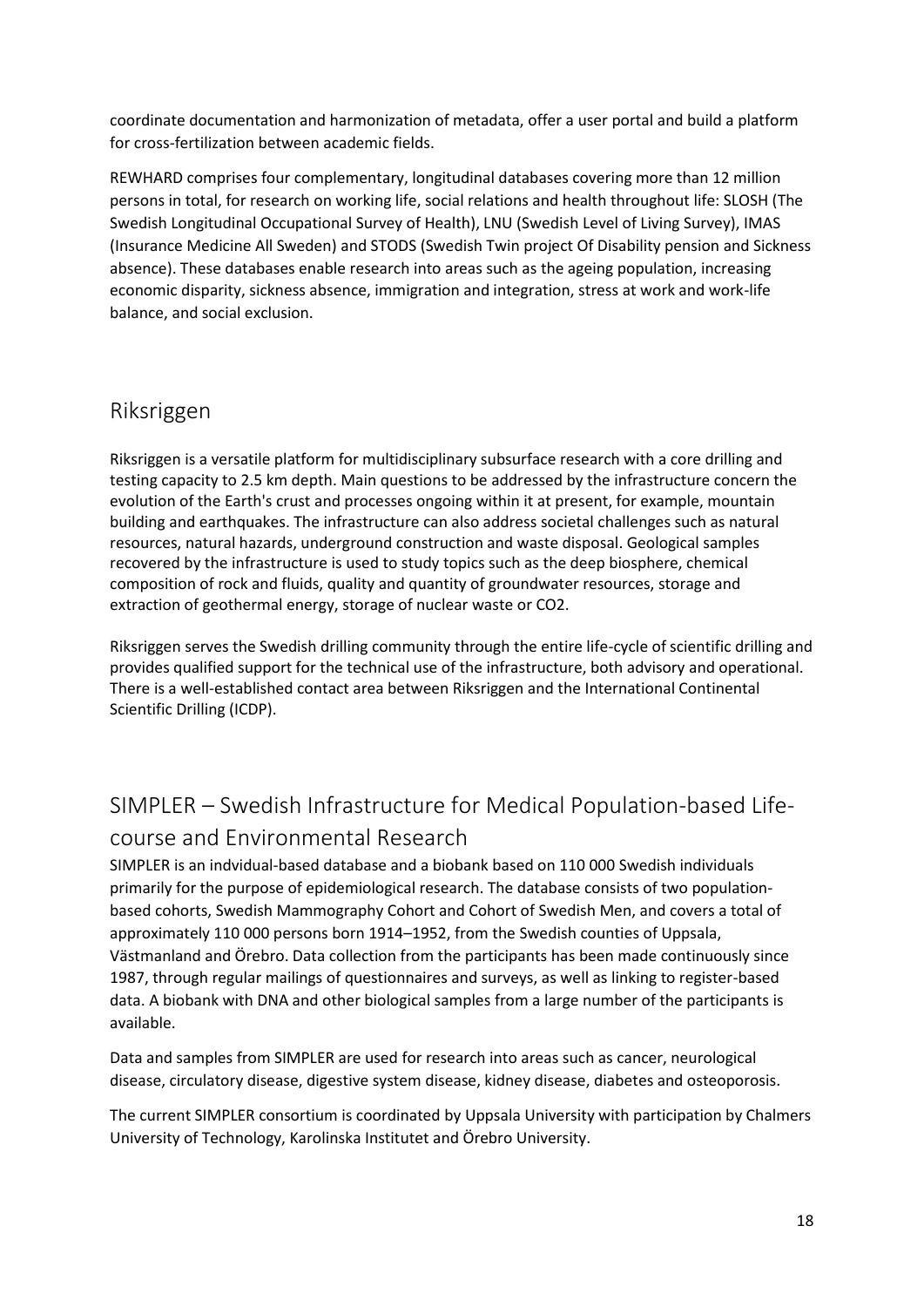## <span id="page-18-0"></span>SITES – Swedish Infrastructure for Ecosystem Science

SITES (The Swedish Infrastructure for Ecosystem Science) is a distributed research infrastructure that coordinates a number (currently nine) of Sweden's field stations for land-based experimental ecology. SITES support researchers in areas such as climate-, environmental- and biodiversity research.

The purpose of SITES is to offer researchers at all the national higher education institutions and institutes well-functioning and accessible infrastructures for field-based experimental ecology research, and to provide access to data from experiments and monitoring programmes. Altogether, the field stations cover widely different types of nature and climate zones, from agricultural landscapes, forestland, mountain regions and wetlands, to various types of inland waters.

The basic operational costs of the research stations are financed by the universities and the Swedish Research Council contributes to coordination, support to external users, data management and station development in order to meet the needs of Swedish researchers in terms of access to stateof-the-art research infrastructures for experimental ecology.

## <span id="page-18-1"></span>SND – Swedish National Data Service

Swedish National Data Service (SND) has a primary function to support the accessibility, preservation, and re-use of research data and related materials. Together with a network of 35 universities and public research institutes, SND strives to create a national infrastructure for open access to research data.

As of 2018, SND is run by a [consortium](https://snd.gu.se/en/about-us/snd-consortium) of universities. The consortium consists of University of Gothenburg (host university), Chalmers University of Technology, Karolinska Institutet, KTH Royal Institute of Technology, Lund University, Stockholm University, Swedish University of Agricultural Sciences, Umeå University, and Uppsala University.

In order to meet the growing demand for open research data the SND network is in the process of developing the network's model for cooperation on open data. Within the network, stakeholders are making research data accessible via the locally established Data Access Units, DAU. This new model facilitates handling of data in regards to restrictions, e.g. personal data and other data in increased need of protection.

### <span id="page-18-2"></span>SuperADAM

SuperADAM is a GRG (Collaborative Research Group) instrument, a neutron reflectometer operated by Uppsala University at ILL (Institut Laue-Langevin) in Grenoble, France. The instrument has two settings: a high-flow setting that is used mainly for research into soft matter, and a low-flow/highresolution setting that is suitable for measurements of magnetic materials and allows precise polarisation analyses. SuperADAM can be used to investigate average plane structure in thin films at a level that is between a couple of nanometres to hundreds of nanometres, and to show depth distribution of light elements in thin films, polymer interfaces and solid/fluid interfaces, as well as the magnetic structure of thin films.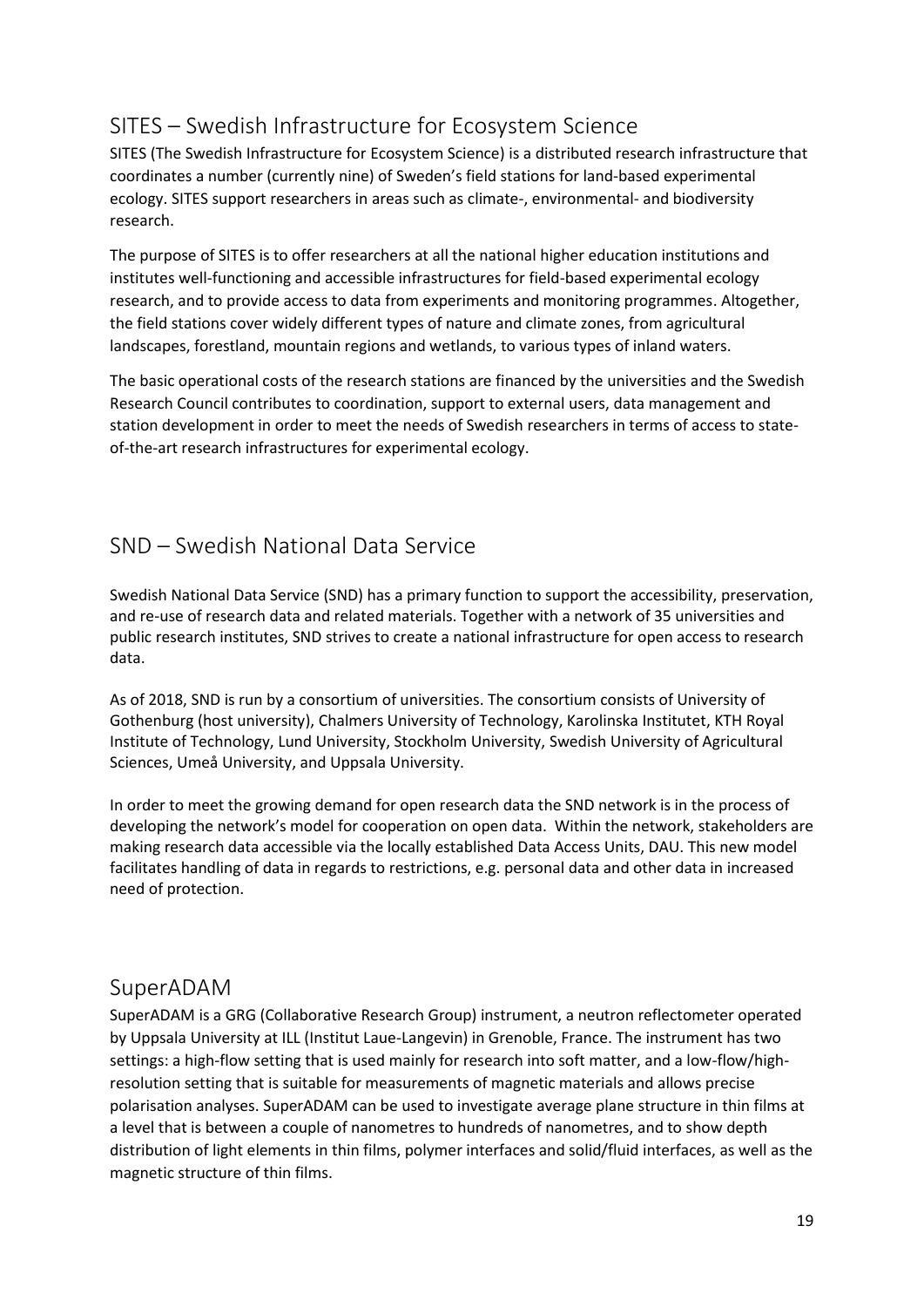## <span id="page-19-0"></span>The Swedish Twin Register - STR

The Swedish Twin Register is a population- and individual-based database of twins, which forms an infrastructure for research, primarily within medical epidemiology. The register is also relevant within many other fields of research such as pharmacology, genetics, clinical medicine and psychiatry, and within sociology, economics and political sciences.

The Swedish Twin Register has existed since 1959 and covers information about approximately 200 000 twins born after 1886 from all over Sweden. Twins are continuously invited to be part of the register when they turn 9 years old. For a large proportion of the twins, in addition to information on zygosity, surveys and linked register data, there is also data from clinical examinations and sample collections with DNA and serum.

The Swedish Twin Register enables research into areas such as heredity or investigations of familiar factors in studies of the causes of disease and behaviour, as well as research into the consequences of being born a twin, which often entails factors such as low birth weight.

The current consortium operating the Swedish Twin Register is coordinated by Karolinska Institutet, with participation from seven other higher education institutions.

## <span id="page-19-1"></span>SWEDPOP – Swedish population databases for research

SWEDPOP is an infrastructure aimed at making population data available for Swedish and international research through coordination of the most important historical population databases in Sweden. Together, they provide information on individual level about large parts of Sweden's population in the 19th and 20th centuries, and are suitable for both large-scale and micro-scale historical studies as well as for comparative studies. Data in SWEDPOP can be used to highlight the long-term demographic, social and economic processes that transformed Sweden from a traditional agrarian society to the current post-industrial welfare society, and to highlight how human health, social and economic living conditions were formed and changed in a long-time perspective. By linking to modern population registers, opportunities are provided for longitudinal studies over several hundred years, which also enables studies of intergenerational transfers (epigenetics).

The databases included in SWEDPOP are: DDB/CEDAR (Demographic Database 1650–1950, Census 1950), SEDD (Skåne's Economic-Demographic Database 1680–1968), SweCens (Censuses 1880– 1940), the Ward Officer archive (population data from Stockholm 1877–1926), and GOPP (Gothenburg's population panel 1915-1943).

## <span id="page-19-2"></span>ETF – Evaluation Through Follow-up

ETF (Evaluation Through Follow-up) is a social sciences longitudinal survey in the field of education, based on a database which comprises ten samples of nationally representative students.

ETF is the only database of its kind in Sweden within the educational sciences area, and is also one of the oldest social sciences databases in Sweden. The longitudinal design means that the same individuals are followed from middle school (9–12 years) through the entire educational system. In this way, the effect of early prerequisites on later results and study choices can be studied.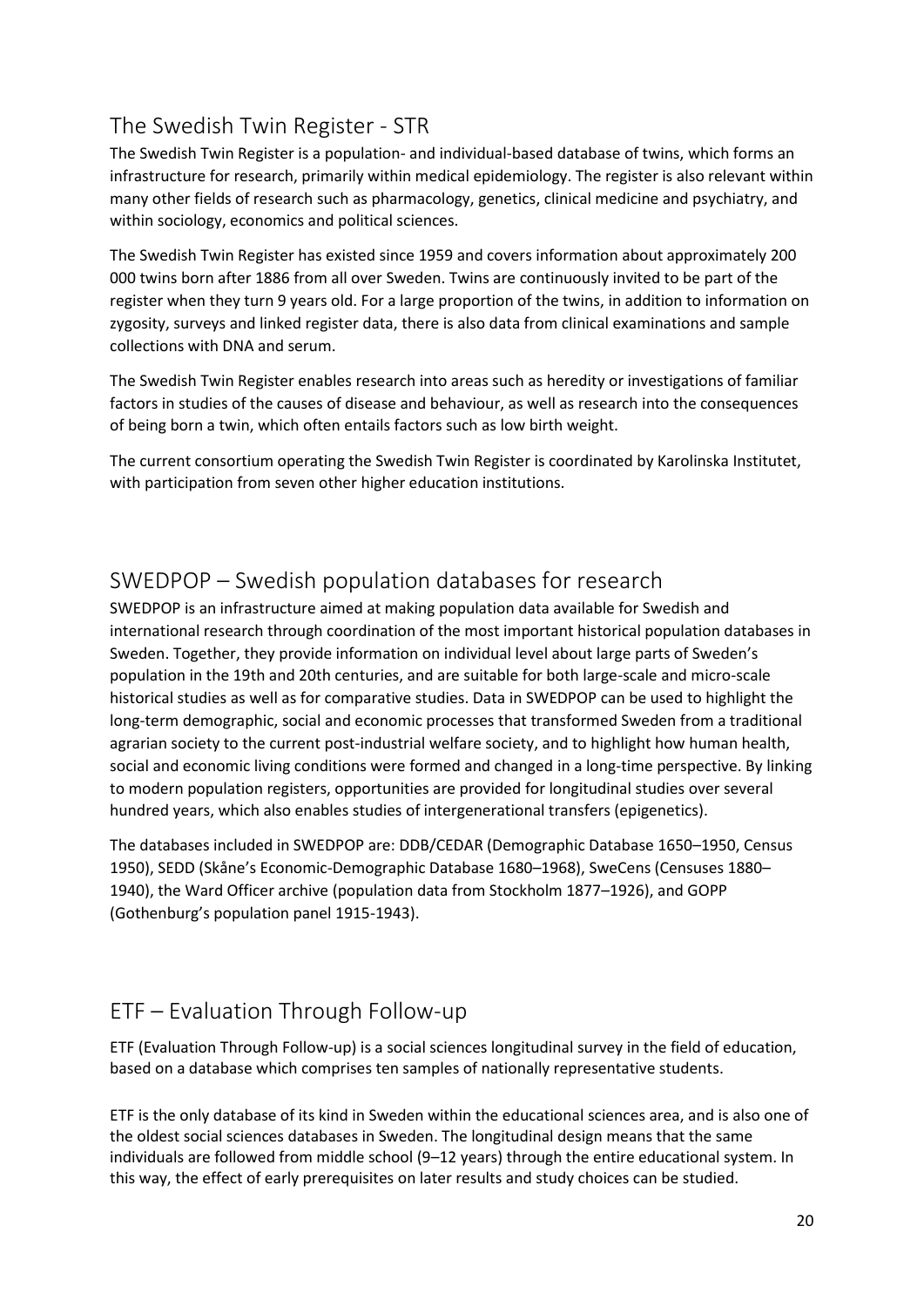To this day, ten follow-up surveys have been carried through, which all have been based on large and nationally representative samples from different year-groups of pupils. The first data collection was made in 1961. For each sample, administrative data, measurement of study prerequisites, questionnaire data and study results are collected. These measurements are in many cases comparable between different year groups.

The ETF surveys are part of the national evaluation of Swedish schools. Following an ethical review, ETF's variables can also be linked to other external variables. The database is used primarily within social science and humanities research.